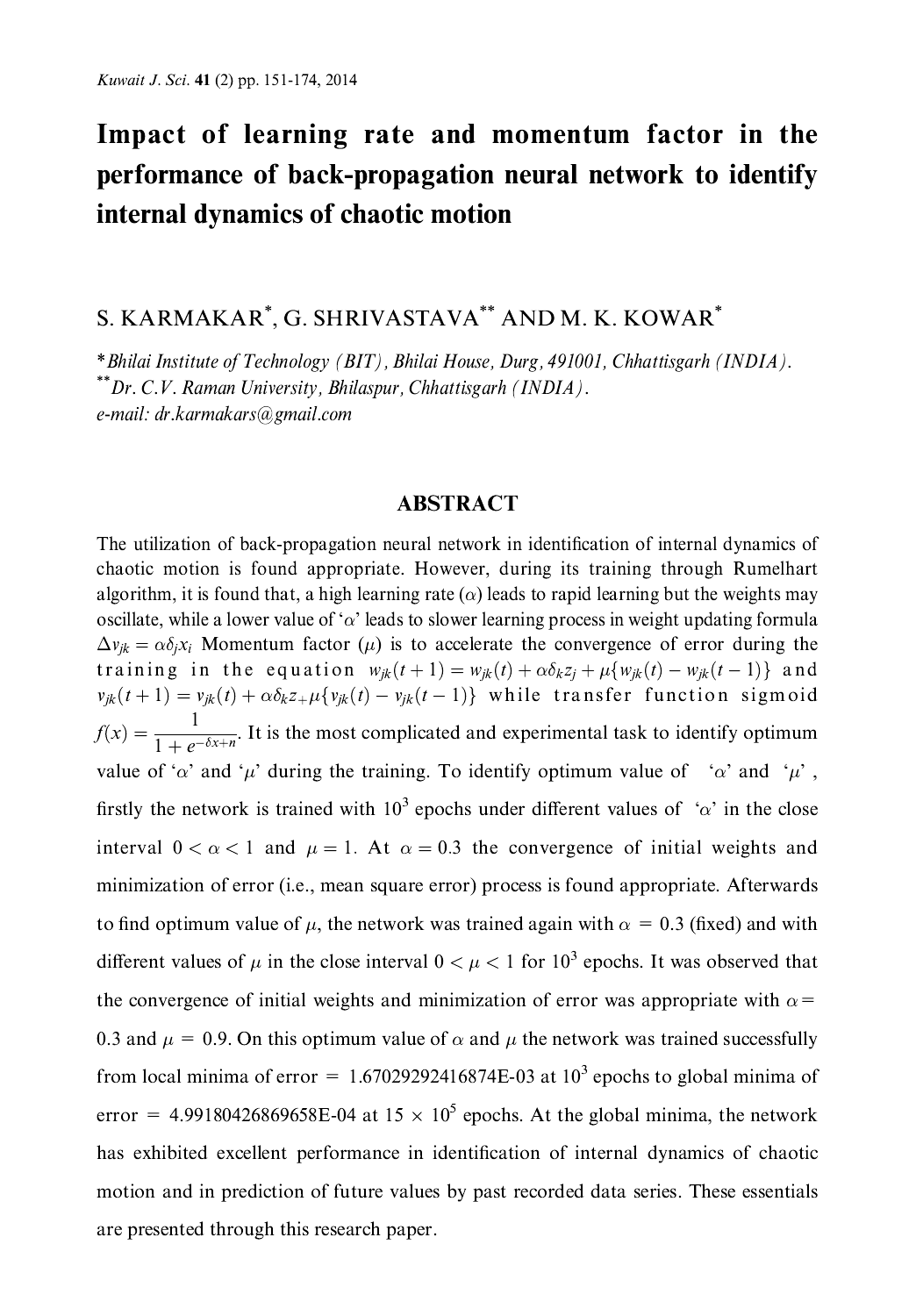**Keywords:** Back-propagation; learning rate; momentum factor; neural network.

### **INTRODUCTION**

Chaos theory and identification of internal dynamics for prediction of future values is a subject matter of study in mathematics, with applications in several disciplines including, physics, engineering, medical science, meteorology and hydrology (climate forecasting). Chaos theory studies the behavior of dynamical systems those are highly sensitive to initial conditions, an effect which is popularly referred to as the butterfly effect. Small differences in initial conditions yield widely diverging outcomes for such dynamical systems, rendering longterm prediction impossible in general. This happens even though these systems are deterministic, meaning that their future behavior is fully determined by their initial conditions, with no random elements involved. In other words, the deterministic nature of such systems does not make them predictable. This behavior is known as deterministic chaos, or simply chaos. Lorenz (1996, 1972) has described Chaos, as that when the present determines the future, but approximate present does not approximately determines the future. Chaotic behavior is being observed in many natural systems, such as weather. In common usage, "chaos" means, "a state of disorder". However, in chaos theory, the term is defined more precisely.

Although there is no universally accepted mathematical definition of chaos, a commonly used definition says that for a dynamical system to be classified as chaotic, it must have the following properties:

- (1) Sensitive to initial conditions.
- (2) Random motion.
- (3) High internal dynamics.
- (4) Difficult to forecast.

Sensitivity to initial conditions is popularly known as the "butterfly effect" (Lorenz, 1972). For example, the flapping wings of a butterfly represent a small change in the initial condition of the system, which causes a chain of events leading to large-scale weather phenomena. A consequence of sensitivity to initial conditions is that, if we start with only a finite amount of information about the system, then beyond a certain time the system will no longer be predictable. This is most familiar in the case of weather, which is generally predictable only about a week ahead. The most widespread techniques used for prediction are the numerical and statistical methods. But it is quite difficult to forecast such chaotic behavior. Researches in the field of predicting chaotic data time series are being conducted for a long time, but successes are rarely visible. For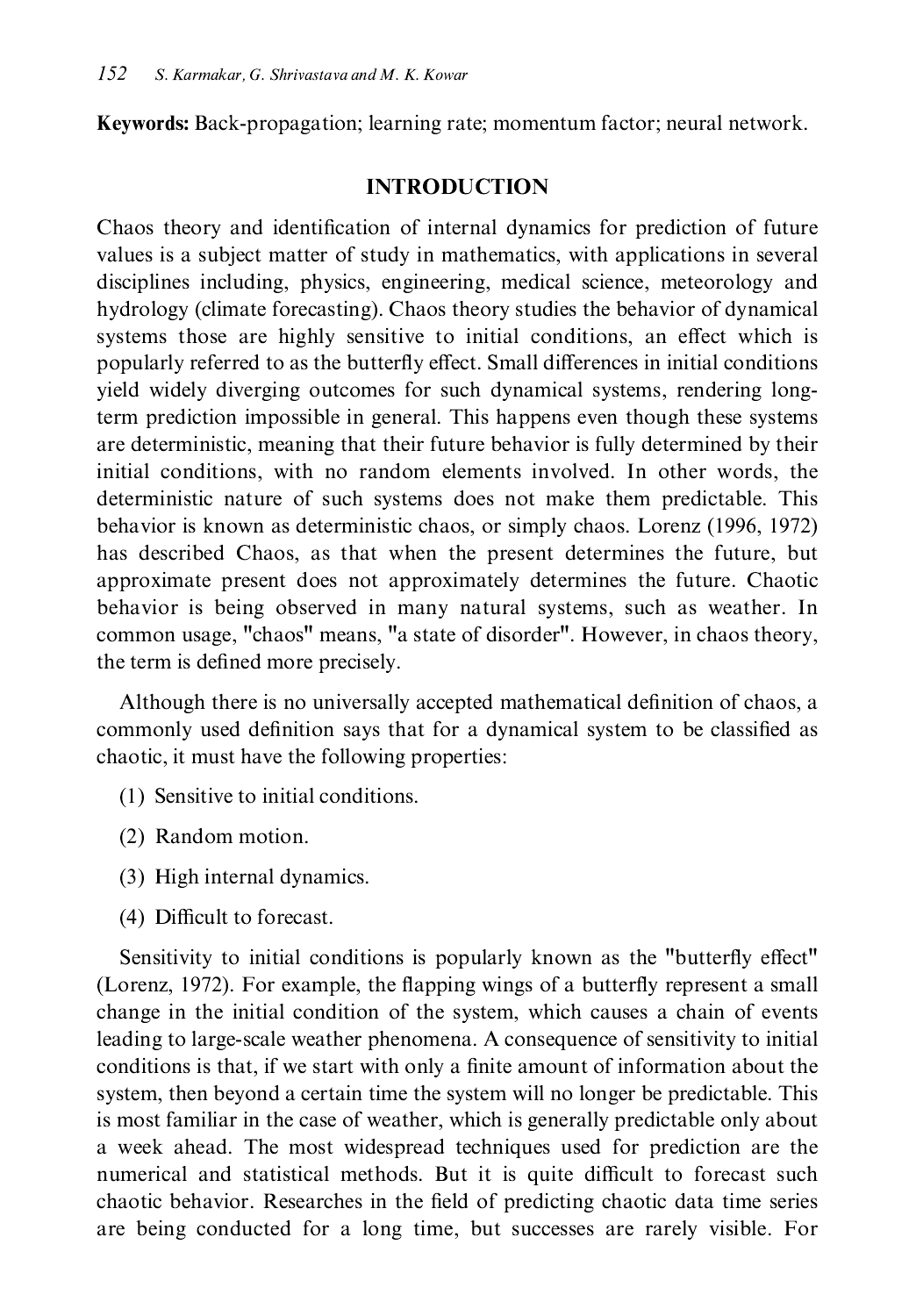example, Basu & Andharia (1992) found that the rainfall data time series shows a chaotic behavior with its predictors not only to be chaotic in nature but also suffer from epochal changes. They presented an alternative approach based on the theory of chaos, which treated the time series of monsoon rainfall as deterministic but possibly chaotic. They used past 'n' years rainfall data as predictors making the forecast possible for " $n+1$ " months in advance. Some significant contributions also found for the same by statistical approach. However, Guhathakurta (1998, 2000, 2006); Guhathakurta et al. (1999); Rajeevan (2001); Rajeevan et al. (2004); Thapliyal & Kulshrestha (1992); Thapliyal (1997); Thapliyal & Rajeevan (2003); Krishnamurthy & Kinter (2003); Krishnamurthy & Kirtman (2003) and Sahai et al. (2002) have found that statistical models have inherent limitations such as the models are not useful to study the highly nonlinear relationships between dependent (i.e., target) and independent (i.e., predictors) parameters, even if one considers models like power regression. It is concluded that the identification of internal dynamics of rainfall for long period (chaos) is approximately difficult.

From Rumelhart et al. (1986), the Artificial Neural Networks (ANNs) have been proved to be a powerful soft computing technique for prediction of highly complex and nonlinear systems like chaos. ANNs belong to the black box time series models and offer a relatively flexible and quick means of modeling. These models can treat the non-linearity of system to some extent due to their parallel architecture. Kowar et al. (2013) have found that the successful applications of ANN models may be in the simulation of chaotic series with high degree of accuracy. A broad literature review from 1986 to 2012 has been carried out.

It has been found that the two main architecture of ANN are backpropagation neural network (BPN) and radial-basis function (RBF) network commonly used by the researchers, especially for this problem. However, BPN is used frequently in various applications worldwide. For illustration, the longrange monsoon rainfall forecasting over a smaller geographical region is a very challenging task for the scientists around the globe. According to Basu  $\&$ Andharia (1992); Mohammed (2010); Patil & Ghatol (2010) it is mainly because of the chaotic behavior of rainfall data time series and due to the same reason, researches in these fields are being conducted for a long time, but successes of these models are rarely visible. Many researchers have introduced number of models for chaotic series forecasting. No multiple models have forecasted the same situation in exactly same way with same results. At the same time, no single model is reliable for chaos forecasting. Climate and rainfall are highly non-linear phenomena in nature.

Through literature review, it is also found that architectures of ANN such as BPN and RBF are best established to forecast chaotic behavior and are efficient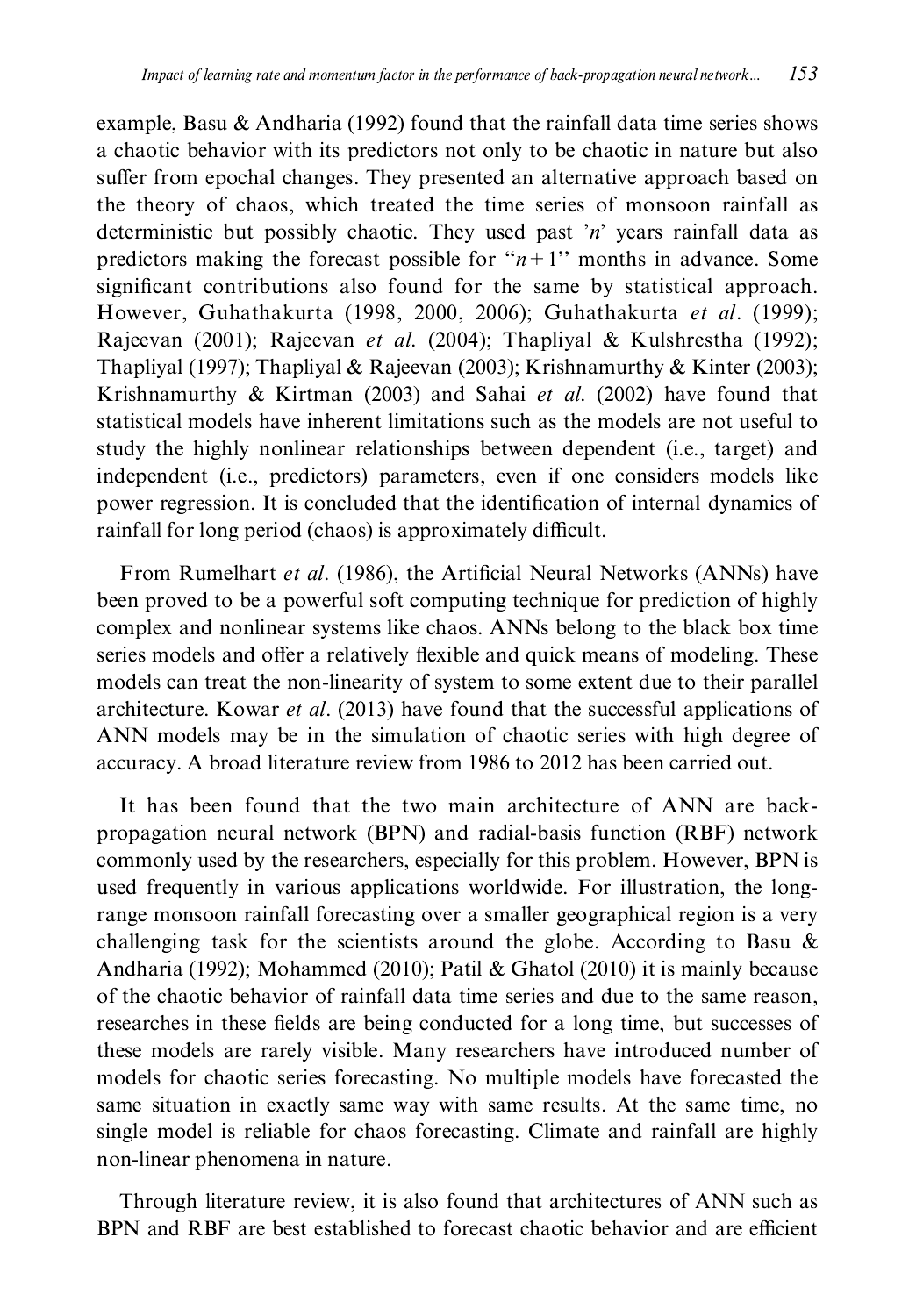enough to forecast rainfall as well as other weather parameter (chaos) prediction phenomenon over the smaller geographical region (Chih-Hong et al., 2011). In support of the same experiment of BPN system in deterministic forecast, we have gone through the literatures. Guhathakurta (2006) has successfully applied BPN in long-range forecast of monsoon rainfall over very smaller Indian region "Kerala". In this forecast, past recorded rainfall data time series is used to forecast the future value. In many other cases BPN is found to be fit for prediction of other climate activities. Enireddy *et al.* (2010) used the BPN model for predicting the rainfall data time series. 99.8% and 94.3% accuracy were obtained by them during the training and testing period respectively. From these results they concluded that rainfall can be predicted in future using the same method. Sawaitul et al. (2012) and Kowar et al. (2013) also performed experiments on forecasting future weather to arrive at the conclusion that BPN algorithm can also be applied on the weather forecasting data. Thus it is concluded that the ANNs are capable of modeling in identification of internal dynamics of chaotic motion. The ANN signal processing approach for chaos is capable of yielding good results and can be considered as an alternative to traditional approaches. Present survey of literatures in the proposed field of research exposed that deterministic forecasting method is one of the useful techniques for predicting chaotic motion especially when the identification of physically connected predictors is difficult. A finite-dimensional dynamical system is a system, whose state at any instant can be completely characterized by a set of scalar observations  $x_1, x_2,..., x_n$ . This set is of course fixed and must always characterize the system throughout its evolution. The evolutionary history of the system is then given by time series  $x_1(t)$ ,  $x_2(t)$ ,  $x_n(t)$ ; these functions of time trace out a trajectory in *n*-dimensional phase space. Guhathakurta (1998, 2000, 2006) discussed a dynamical system is deterministic if its evolution is completely determined by its current state and past history. It is found that BPN is sufficiently suitable for identification of internal dynamics of chaotic series by past history of series. However, selection of its parameters likes:

- (1) Number of input vectors  $(n)$ .
- (2) Number of hidden layers  $(m)$ .
- (3) Number of neurons in hidden layers  $(p)$ .
- (4) Number of output neurons  $(y)$ .
- (5) Weights and biases.
- (6) Learning rate  $(\alpha)$ ,
- (7) Momentum factors  $(\mu)$ .

seems crucial during design time. Especially for chaos prediction, no authors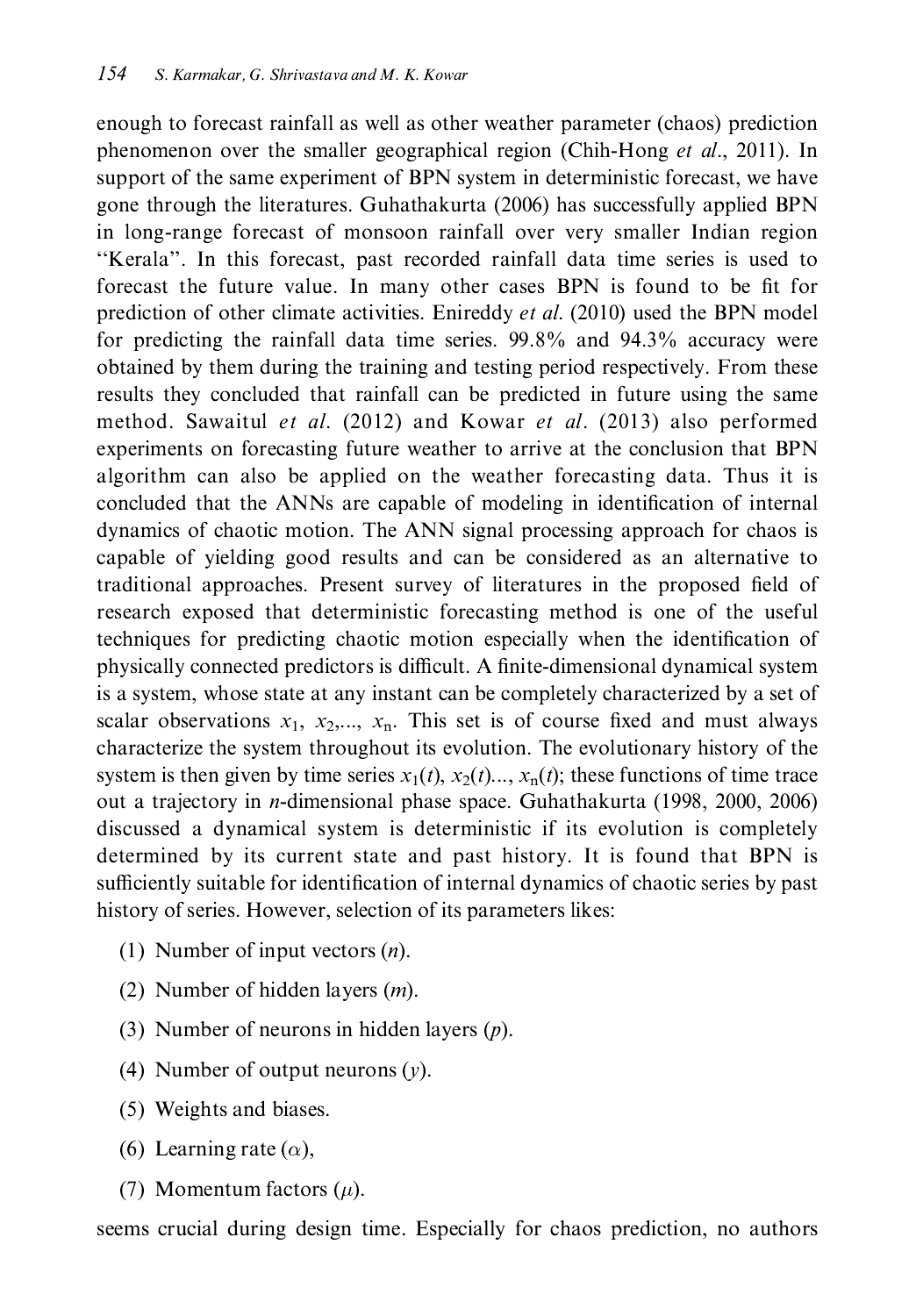have provided optimum value of these parameters. Within these parameters it is found that the impact of ' $\alpha$ ' and ' $\mu$ ' for the performance of BPN system is extremely crucial. It is found that, weight changes in BPN system involve a combination of current gradient and the previous gradient. This approach is beneficial when some training data are very different from a majority of the data. Sivanandam *et al.* (2006) and Kumar (2007) pointed out that a small ' $\alpha$ ' is used to avoid major trouble of the direction of learning, when very unusual pair of training patterns is presented in chaos. High learning rate ' $\alpha$ ' leads to rapid learning but the weights may oscillate, while a lower learning rate leads to slower learning in weight updating formula  $\Delta v_{ik} = \alpha \delta_i x_i$ . On the other hand, if  $\mu$  is added to the weight update formula, then the convergence becomes faster. The weights from one or more previous training patterns must be saved in order to use momentum. For the BPN with ' $\mu$ ' the new weights for training step  $t+2$ is based on t and  $t + 1$ . It is found that ' $\mu$ ' allows the net to perform large weight adjustments as long as the correction proceeds in the same general direction for several patterns. Thus using ' $\mu$ ' the network does not proceed in the direction of gradient, but travels in the direction of the combination of the current gradient and previous direction for which the weight correction is made. Sivanandam et al. (2006) have explained that the main purpose of the ' $\mu$ ' is to accelerate the convergence of error propagation algorithm. This method makes the current weight adjustment with a fraction of the recent weight adjustment. The weight updating formulas (Equation 1 and 2) for BPN with momentum are:

$$
w_{jk}(t+1) = w_{jk}(t) + \alpha \delta_k z_j + \mu \{ w_{jk}(t) - w_{jk}(t-1) \}
$$
 (1)

$$
v_{jk}(t+1) = v_{jk}(t) + \alpha \delta_k z_j + \mu \{ v_{jk}(t) - v_{jk}(t-1) \}
$$
 (2)

where,  $0 < \alpha < 1, 0 < \mu < 1$ 

Thus identification of an appropriate value of ' $\alpha$ ' and ' $\mu$ ', for the most favorable performance of BPN is a challenge for the scientists. And it is most constructive during the modeling of chaos forecasting. In this study, the BPN is used as deterministic forecast. 4 separate experiments have been prepared with different values of ' $\alpha$ ' and ' $\mu$ ' to recognize the impact of ' $\alpha$ ' and ' $\mu$ ' during its training and testing period.

### **DATA DESCRIPTION AND PREPROCESSING**

Sixty two years (1951 - 2012) total monsoon rainfall data time series of Ambikapur region (total geographical area is 15733 km<sup>2</sup>) in India, which represented chaotic motion is considered for the study. Since BPN system with its transfer function 'sigmoid'  $f(x) = \frac{1}{1 + e^{-\delta x + n}}$  is limited to the close intervals 0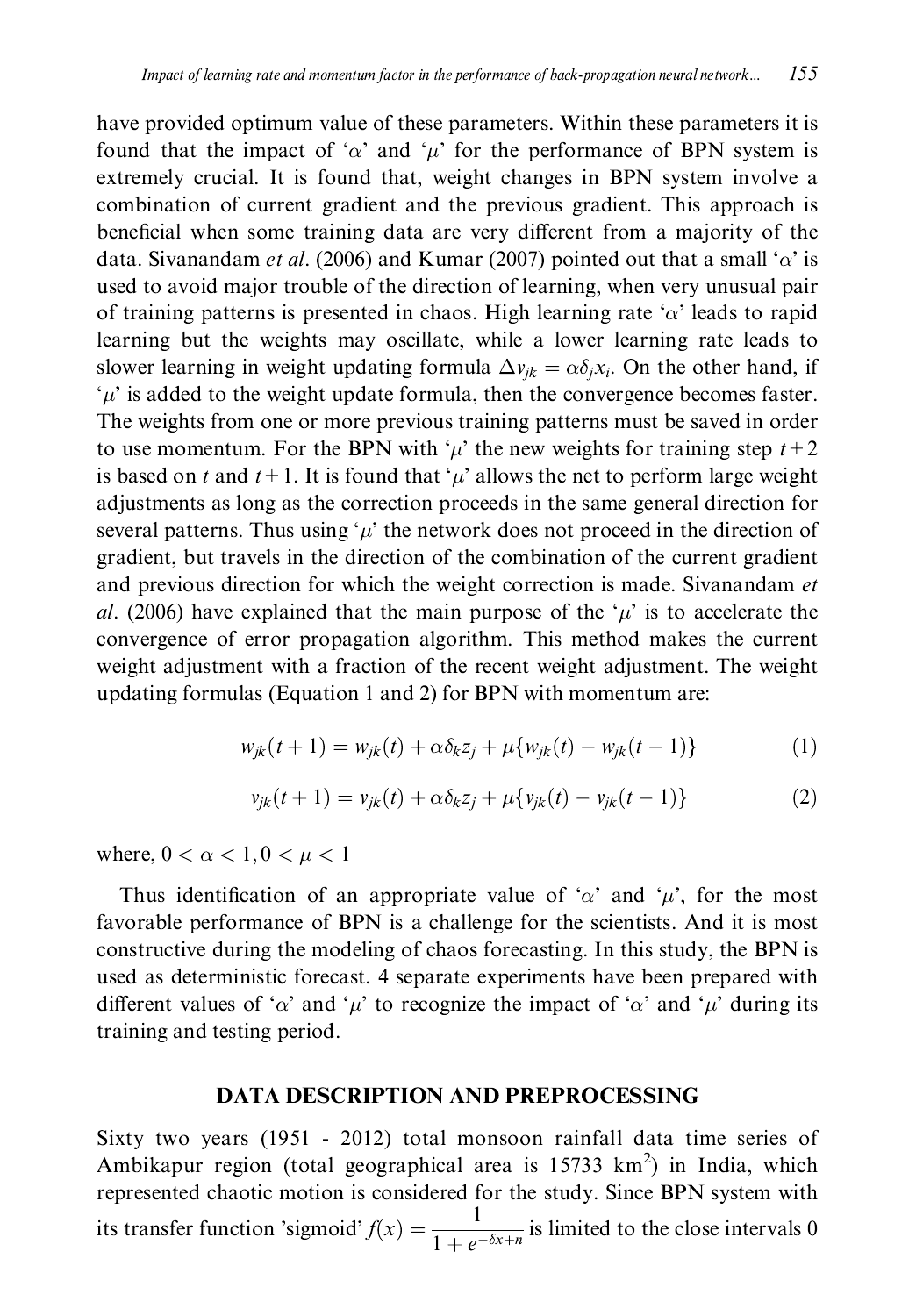and 1 therefore data time series is normalized by using following Equation 3 and used as input to BPN system. Equation 4 is used to de-normalize authentic representation of output (results) in this paper. Data for first 57 years (1951 -2007) are used for training the BPN and tested for the years 2008 to 2012.

$$
r_i = \frac{(x_i + \min(x_i))}{(x_i + \max(x_i))}
$$
\n(3)

$$
x_i = \frac{\{\min(x_i) - r_i \cdot \max(x_i)\}}{(r_i - 1)}
$$
(4)

#### **ABOUT BPN MODEL**

BPN in deterministic forecast is illustrated in Figure 1, wherein 11 input vectors  $(x_1, x_2, ..., x_{11})$  in input layer are used to input past eleven years' data time series, 3 neurons in hidden layer  $(z_1...z_3)$  and one neuron  $(\nu_k)$  in output unit are used to observe 12<sup>th</sup> year prediction value. Karmakar et al. (2009, 2012) and Kowar et al. (2013) have found that the mean absolute deviation (MAD) is inversely proportional to number of input vector 'n' and  $11 \le n < 15$  is found appropriate. Therefore  $n=11$  has been chosen.  $11 \times 3 = 33$  hidden layer weights, 03 output layer weights, 03 hidden layer biases, and 01 output layer bias is used in the system to be trained. And these weights  $v_{ij}$ s,  $w_{ij}$ s,  $v_0$ , and  $w_0$  (total 40) are trained during the training period. Phillip (2003) observed that one hidden layer is sufficient for all types of chaos, while use of two hidden layers rarely improves the model and it may introduce a greater risk of converging to a local minima. One of the key causes is that it increases unknown variables (weights and biases) in the network to be trained. Karmakar et al. (2012) and Kowar et al. (2013) identified that the 3 neurons in hidden layer and 11 input vectors provided satisfactory performance of BPN in deterministic forecast. And further increment of neurons in hidden layer is increases MAD between actual and predicted values. The neurons output is obtained as  $f(x_i)$  known as transfer function is typically the sigmoid axon given in the following Equation 5. The output  $f(x_i)$  is depicted in Figure 2.

$$
f(x) = \frac{1}{(1 + e^{-\delta x + n})}
$$
 (5)

Where  $\delta$  determines the slope and  $\eta$  is the threshold. In the proposed model  $\delta = 1, \eta = 0$  have been considered with the output of the neuron in close interval [0, 1] as shown in Figure 2. The BPN in deterministic forecast is trained with 57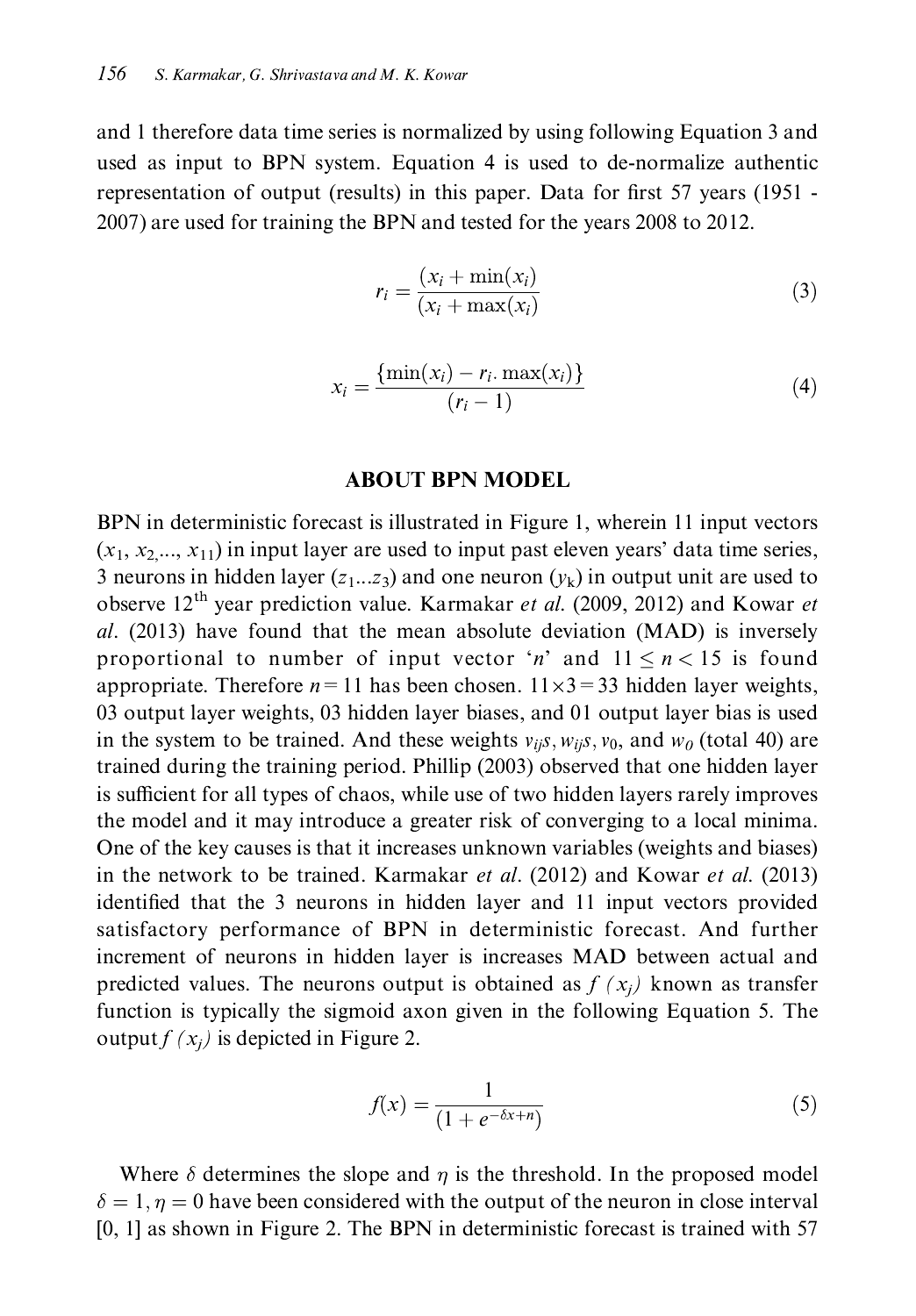years (1951-2007) training dataset. In every epoch (i.e., parallel iteration process) during the training process (Rumelhart et al., 1986) algorithm is used to minimize the error *i.e.*, mean square error (MSE). The training started with initial set of weights and biases between 0 and 1. During the experiments, it was carefully observed that how MSE got optimized regularly after each epoch.



Fig. 1. The BPN model



Fig. 2. Output of Sigmoid Axon

The model acceptance criteria is measured by two statistical identifiers namely: standard deviation (SD) and mean absolute deviation (MAD) given in Equation 6 and 7 respectively with a hypothesis (H). Where 'H' is defined as MAD must incredibly less than or at least half of the SD. If H is true, then model can be accepted otherwise not. The performance criterion is measured by correlation coefficient (CC) between actual and model predicted values. To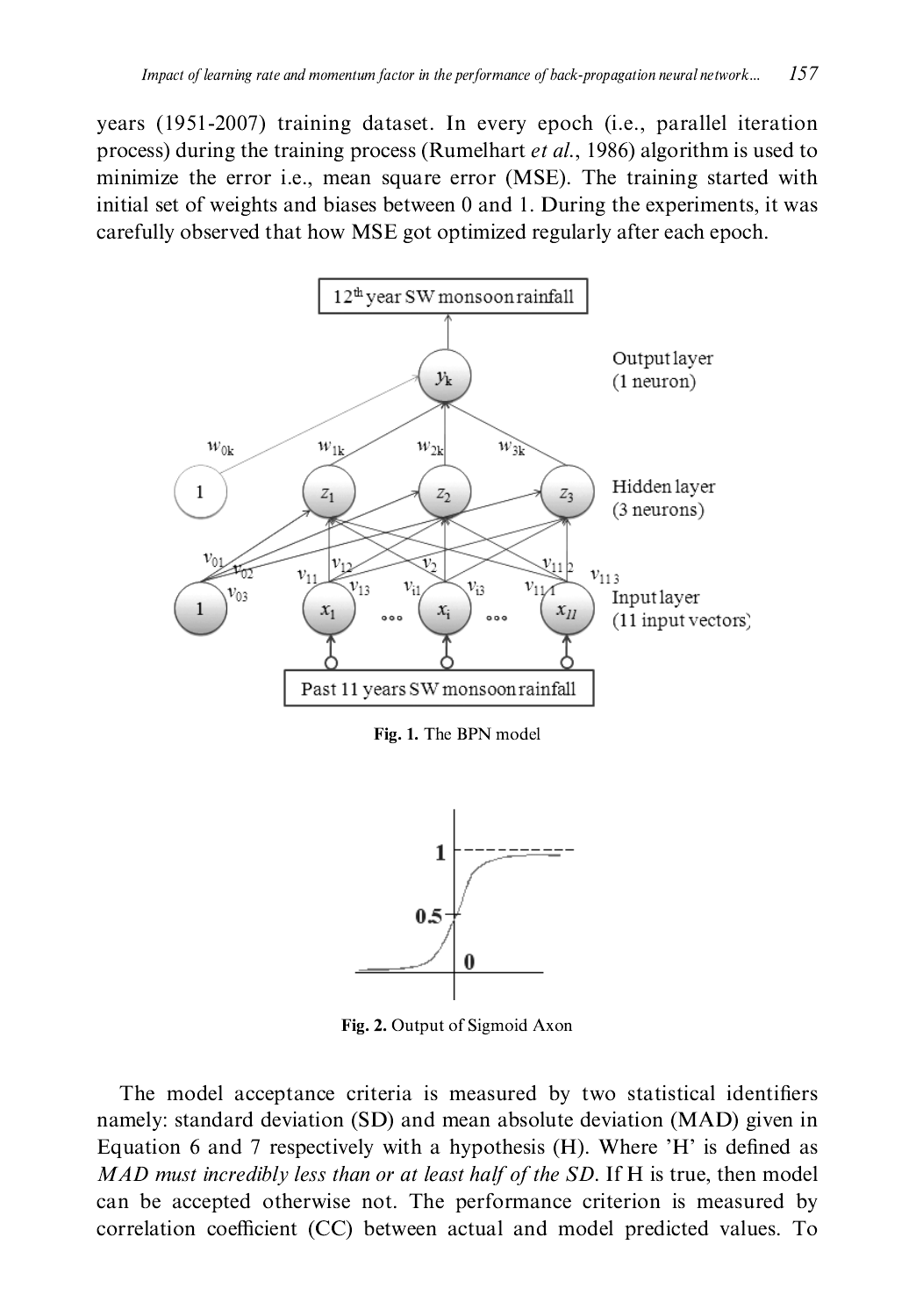accept and check performance, the model is analyzed during the training period (1951-2007), and testing period (2008-2012).

$$
MAD = \left| \frac{1}{n} \sum_{i=1}^{n} (x_i - p_i) \right| \tag{6}
$$

$$
SD = \sqrt{\frac{1}{n}} \sum_{i=1}^{n} (x_i - m)^2
$$
 (7)

Where,  $p_i$  represents predicted values and  $m$  is mean.

### **IDENTIFICATION OF LEARNING RATE (** $\alpha$ **)** AND MOMENTUM FACTOR  $(\mu)$

To observe the impacts of changes in the value of ' $\alpha$ ' and ' $\mu$ ' in the BPN model to identify the internal dynamics of chaotic motion, Four experiments were performed with different values ' $\alpha$ ' and ' $\mu$ ' as follows:

- Experiment 1 (0 <  $\alpha$  < 1, u=1 and 10<sup>3</sup> epochs).  $1.$
- 2. Experiment 2 ( $\alpha = 0.3$ ,  $0 \leq \mu \leq 1$  and  $10^3$  epochs).
- Experiment 3 ( $\alpha = 0.3$ ,  $\mu = 0.2$ , and 15x10<sup>5</sup> epochs).  $3.$
- 4. Experiment 4 ( $\alpha = 0.3$ ,  $\mu = 0.9$ , and 15x10<sup>5</sup> epochs).

### Experiment 1 (0 <  $\alpha$  < 1, = 1, and 10<sup>3</sup> epochs)

Trainable weights of the model are initialized by the random values between 0 and 1. Emphasize is given on the impact of ' $\alpha$ ' by considering different values of  $\alpha$ , ranging from 0.1 to 0.9 in the model during the training period. For each value of ' $\alpha$ ' the model is trained with 10<sup>3</sup> epochs repeatedly for 10 times. Finally, their average MSE is analyzed as depicted in Table 1. From the data obtained from such experiment, convergence of the network has been analyzed. It is found to be lowest for  $\alpha = 0.1$  but it is already proved that the lower ' $\alpha$ ' leads to slower learning process, thus 0.1 cannot be considered as an appropriate value of ' $\alpha$ ', because the theory of Rumelhart *et al.* (1986) does not support this value practically and which also may cause slower learning as well as adverse effect to the results discussed by Sivanandam et al. (2006). Figure 3 demonstrated the graphical representation of the same result given in Table 1. Although in the experiment convergence was found slower (i.e., MSE = 0.0013768651795) at  $\alpha$  = 0.3 as compare to at  $\alpha$  = 0.1 and 0.2.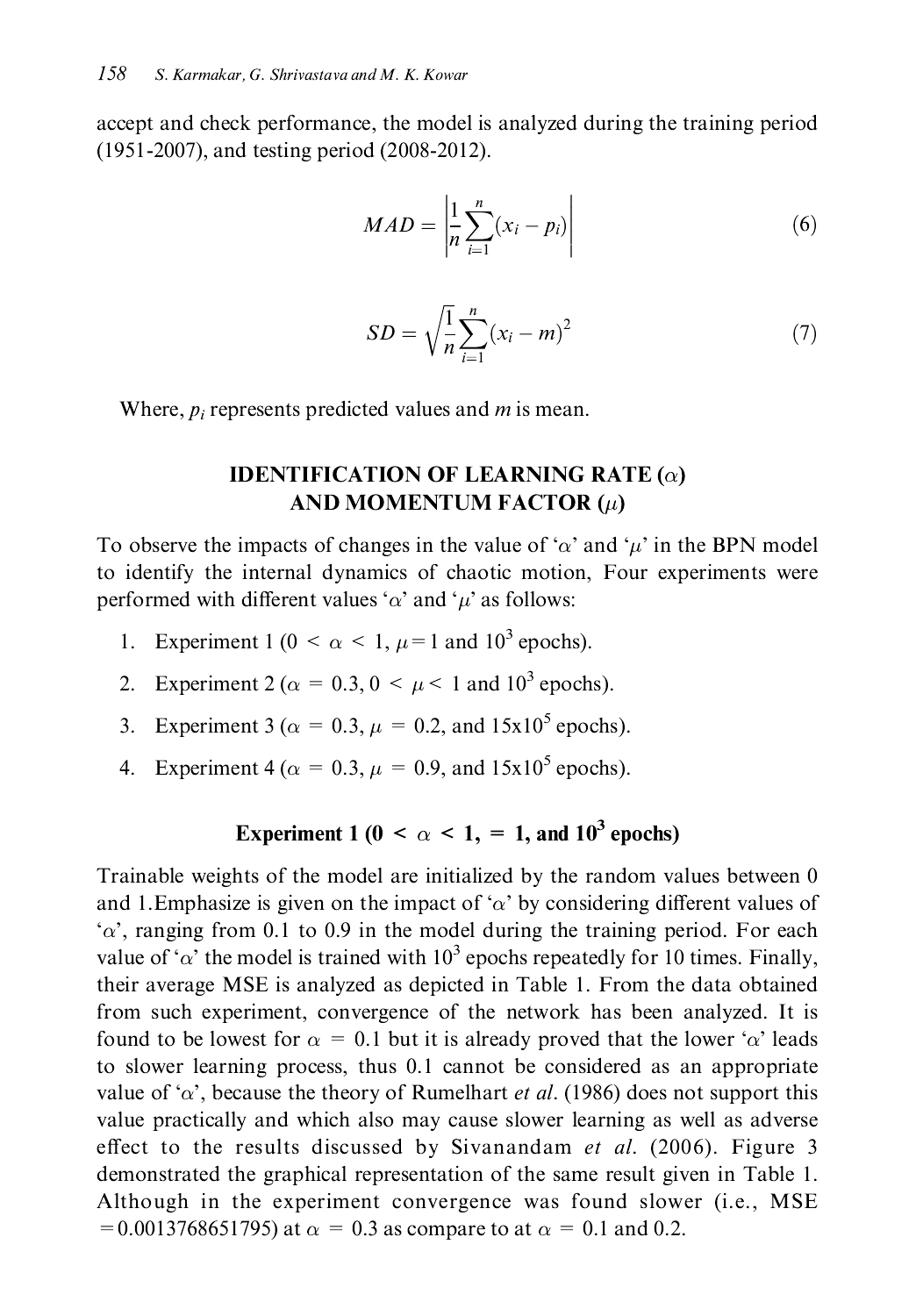| $\alpha$ | <b>MSE</b>          |
|----------|---------------------|
| 0.1      | 0.00137449301736871 |
| 0.2      | 0.00137601436701650 |
| 0.3      | 0.00137686517950020 |
| 0.4      | 0.00137689263460138 |
| 0.5      | 0.00137606629962170 |
| 0.6      | 0.00137606629962170 |
| 0.7      | 0.00137606629962170 |
| 0.8      | 0.00137606629962170 |
| 09       | 0.00137606629962170 |

**Table 1.** Average MSE at various value of  $\alpha$  between 0.1 to 0.9



Fig. 3. Minimizing MSE at  $0 < \alpha < 1$  and through  $10^3$  epochs

However, it has been observed that convergence at point 0.3, 0.6, 0.7, 0.8, 0.9 are almost same, but according to the Reumelhart *et al.* (1986) high ' $\alpha$ ' leads to rapid learning, but the weights may oscillate. On the basis of all these facts,  $\alpha =$ 0.3 is considered as optimum for further experiments.

### Experiment 2 ( $\alpha = 0.3$ ,  $0 \le \mu \le 1$  and  $10^3$  epochs)

To identify the impact of ' $\mu$ ' on BPN model, the model is trained with optimum value of ' $\alpha$ ' i.e., 0.3 and different values of between 0.1 to 0.9 was considered. For each value of ' $\mu$ ' the BPN is trained 10 times for 10<sup>3</sup> epochs. Finally their average MSEs are found as given in Table 2 and Figure 4.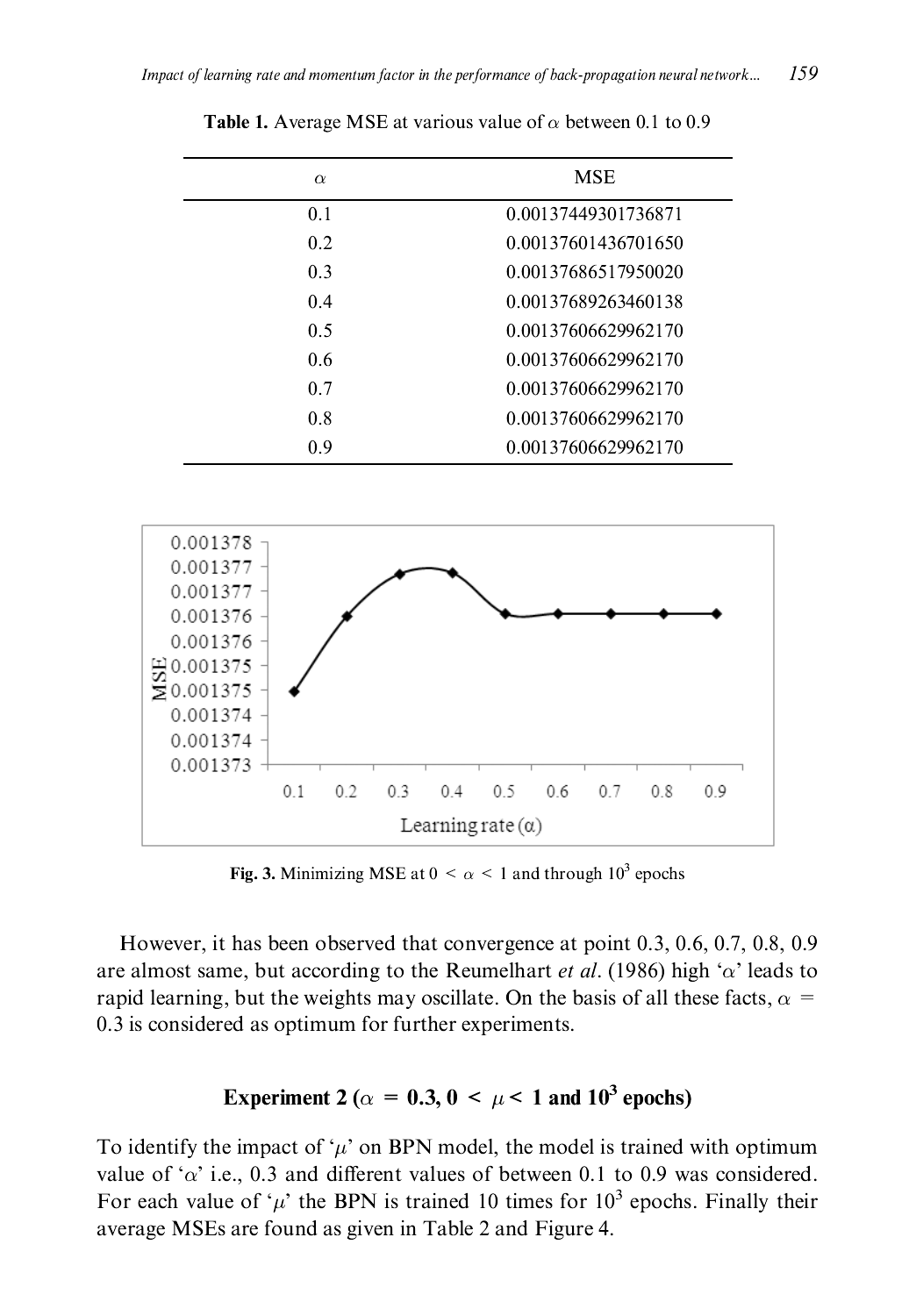| $\alpha$ | $\mu$ | <b>MSE</b>           |
|----------|-------|----------------------|
| 0.3      | 0.1   | 0.001658868009638590 |
| 0.3      | 0.2   | 0.001659529384976310 |
| 0.3      | 0.3   | 0.001660240177338890 |
| 0.3      | 0.4   | 0.001659545857317930 |
| 0.3      | 0.5   | 0.001659545857317930 |
| 0.3      | 0.6   | 0.001659545857317930 |
| 0.3      | 0.7   | 0.001659681426853800 |
| 0.3      | 0.8   | 0.001659711835229300 |
| 0.3      | 0.9   | 0.001659606166807380 |

Table 2. Average MSE  $(\alpha = 0.3$  and  $\mu = 0.1$  to 0.9 with 10<sup>3</sup> epochs)

Results of above experiment illustrated that the minimum MSE is found at  $\mu =$ 0.1. And increased at  $\mu = 0.2$  to 0.3. At  $\mu = 0.3$  it is decreased. And after that however, the MSE remains almost constant for  $\mu = 0.4$  to 0.6 with slight variation between  $\mu = 0.7$  to 0.9. As in the theory it is clearly mentioned that, in case of higher value of ' $\mu$ ' the weights may oscillate. Therefore, value of  $\mu = 0.2$  is considered as an optimum. Because the convergence at  $\mu = 0.2$  to 0.6 except for  $\mu$  $= 0.3$  MSE almost remains the same. The adverse effects on results due to weight oscillation can be avoided by fixing the value of  $\mu$  at 0.2, this being in the lower side of the range of value of  $\mu$ . From the above two experiments, it has been finalized that the values of  $\alpha$  and will be 0.3 and 0.2 respectively for further experiments.



Fig. 4. Minimizing MSE at  $\alpha = 0.3$ ,  $0 \le \mu \le 1$  through  $10^3$  epochs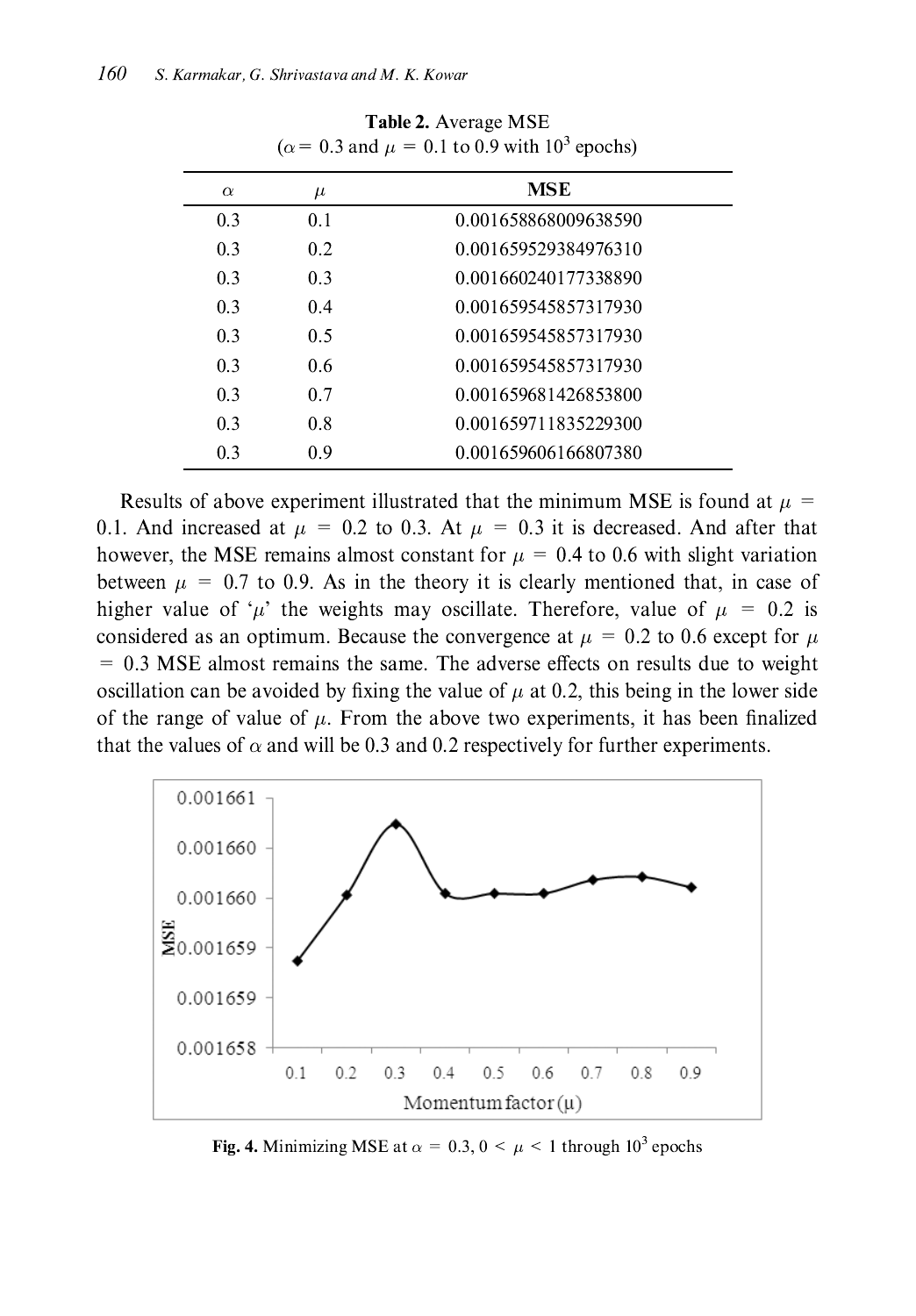### Experiment 3 ( $\alpha = 0.3$ ,  $\mu = 0.2$ , and 15x10<sup>5</sup> epochs)

With the value of  $\alpha = 0.3$ ,  $\mu = 0.2$  the BPN model is trained for  $15x10^5$  epochs intended for obtaining global minima (maximum trained point). At this point, the model becomes capable to identify the internal dynamics of chaos. The training started with initial set of random weights between 0 and 1 as shown in Table 3. The MSE minimized regularly after each epoch as depicted in Table 4 and Figure 5. After 15x10<sup>5</sup> epochs, the MSE reached a minimum level of 8.47798380689012E-04. The optimized weights at this point are shown in Table 5.

|                    | $v_i = 1$ to 11; $i = 1$ to 3           |                    |
|--------------------|-----------------------------------------|--------------------|
| 0.7794150114059440 | 0.3072796463966360                      | 0.5058456063270560 |
| 0.8212675452232360 | 0.5119876265525810                      | 0.6868295073509210 |
| 0.3309511542320250 | 0.8144663572311400                      | 0.5876017212867730 |
| 0.1313177943229670 | 0.1872385144233700                      | 0.6259894967079160 |
| 0.6847181916236870 | 0.3795685768127440                      | 0.3410908579826350 |
| 0.4834440946578970 | 0.3880071043968200                      | 0.0004483461380005 |
| 0.2634690403938290 | 0.3107233643531790                      | 0.8642087578773490 |
| 0.8884155154228210 | 0.2106779813766470                      | 0.2879743576049800 |
| 0.8755260109901420 | 0.1681295037269590                      | 0.4218183755874630 |
| 0.7731931805610650 | 0.1036903262138360                      | 0.8074117898941040 |
| 0.8535689115524290 | 0.7007688283920280                      | 0.8036214113235470 |
|                    | Initial weights $v_{0i}$ ; $i = 1$ to 3 |                    |
| 0.7650007009506220 | 0.3771285414695740                      | 0.4249131083488460 |
|                    | Initial weights $w_i$ ; $i = 1$ to 3    |                    |
| 0.9578890800476070 | 0.7296340465545650                      | 0.2057505846023550 |

Table 3. Initial random weights

Table 4. Minimization of MSE during training process

| <b>Epoch Count</b> | <b>MSE</b>           |
|--------------------|----------------------|
|                    | 1.63038145643859E-03 |
| $10^2$             | 1.63022276413987E-03 |
| $10^3$             | 1.62896874155549E-03 |
| 10 <sup>4</sup>    | 1.35184423358056E-03 |
| $10^5$             | 1.34879656789549E-03 |
| $5x10^5$           | 1.33598879654699E-03 |
| $11x10^5$          | 1.32886756688897E-03 |
| $12x10^5$          | 1.12765899896565E-03 |
| $13x10^5$          | 9.98956773987995E-04 |
| $15x10^5$          | 8.47798380689012E-04 |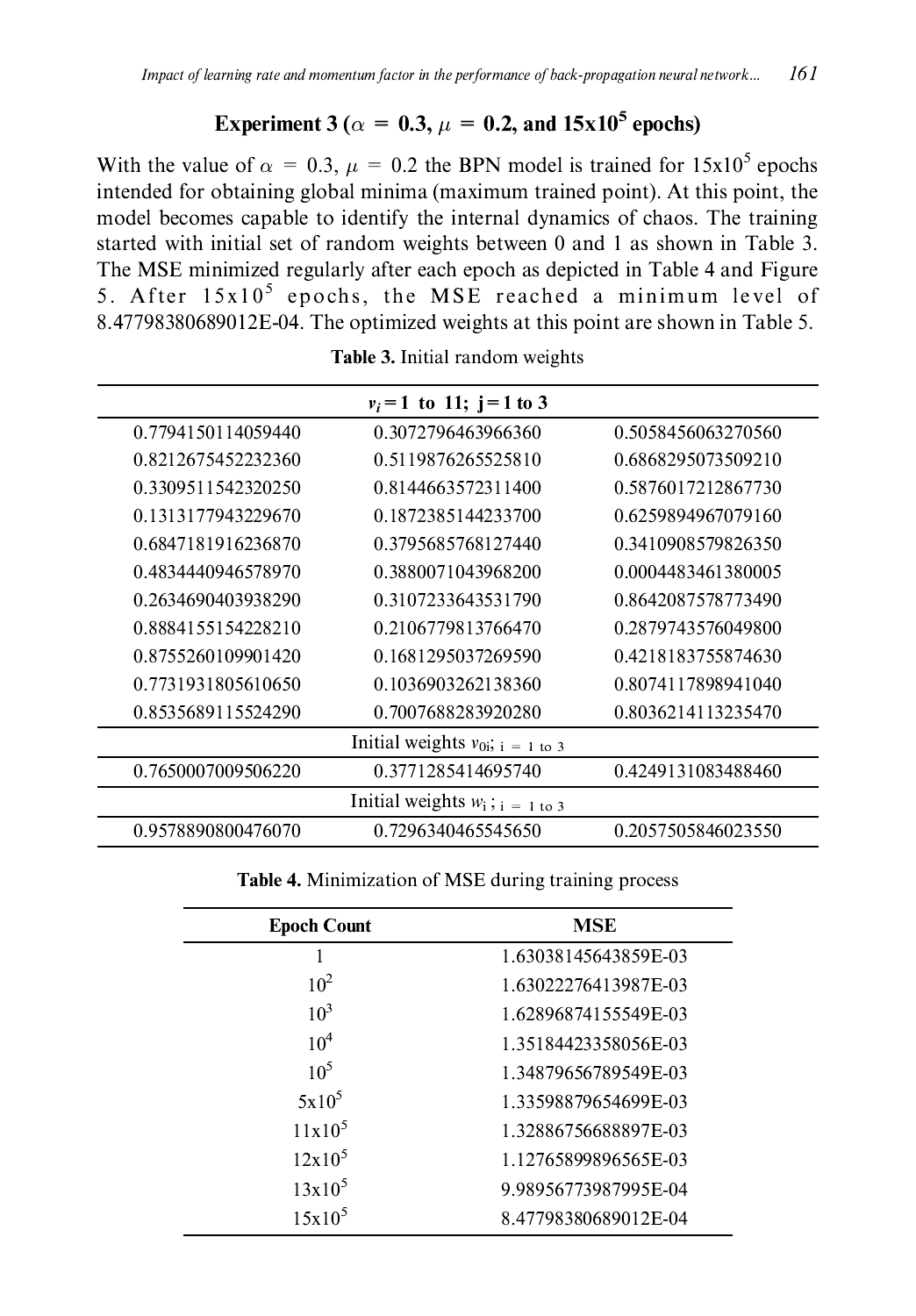

Fig. 5. Minimization of MSE during training process

| $V = 1$ to 11; j = 1 to 3 |                                         |                    |  |  |  |  |
|---------------------------|-----------------------------------------|--------------------|--|--|--|--|
| 9.441118622142240         | 2.522718281525280                       | -3.800881407232070 |  |  |  |  |
| 6.808217910988250         | 1.883782784715540                       | -3.929845922089530 |  |  |  |  |
| -6.441564391167690        | -0.894517875416847                      | 2.421932330501940  |  |  |  |  |
| -4.386089144258910        | -0.897749338227441                      | 1.553870729111280  |  |  |  |  |
| 1.628959993914080         | -0.388992286997265                      | -1.874375683363850 |  |  |  |  |
| -6.107070634909740        | -1.206877589966790                      | 3.342372200262020  |  |  |  |  |
| -0.784777109922923        | -0.782243359175445                      | 0.538706691691305  |  |  |  |  |
| -0.402774653460837        | -1.514272539028290                      | -1.615819434660100 |  |  |  |  |
| -2.469422223603950        | -0.460996744249289                      | 1.169718064312870  |  |  |  |  |
| -2.200750523205190        | -0.188971677296908                      | 1 286681721617640  |  |  |  |  |
| 0.672876739092872         | 0.912859764380702                       | 0.685643438154767  |  |  |  |  |
|                           | Updated weights $v_{0i}$ ; $i = 1$ to 3 |                    |  |  |  |  |
| 0.001980641526768         | $-0.004014601830225$                    | 0.002435093590160  |  |  |  |  |
|                           | Updated weights $w_0$                   |                    |  |  |  |  |
| 0.00354914779937090       |                                         |                    |  |  |  |  |

Table 5. Optimized weights after  $15x10^5$  epochs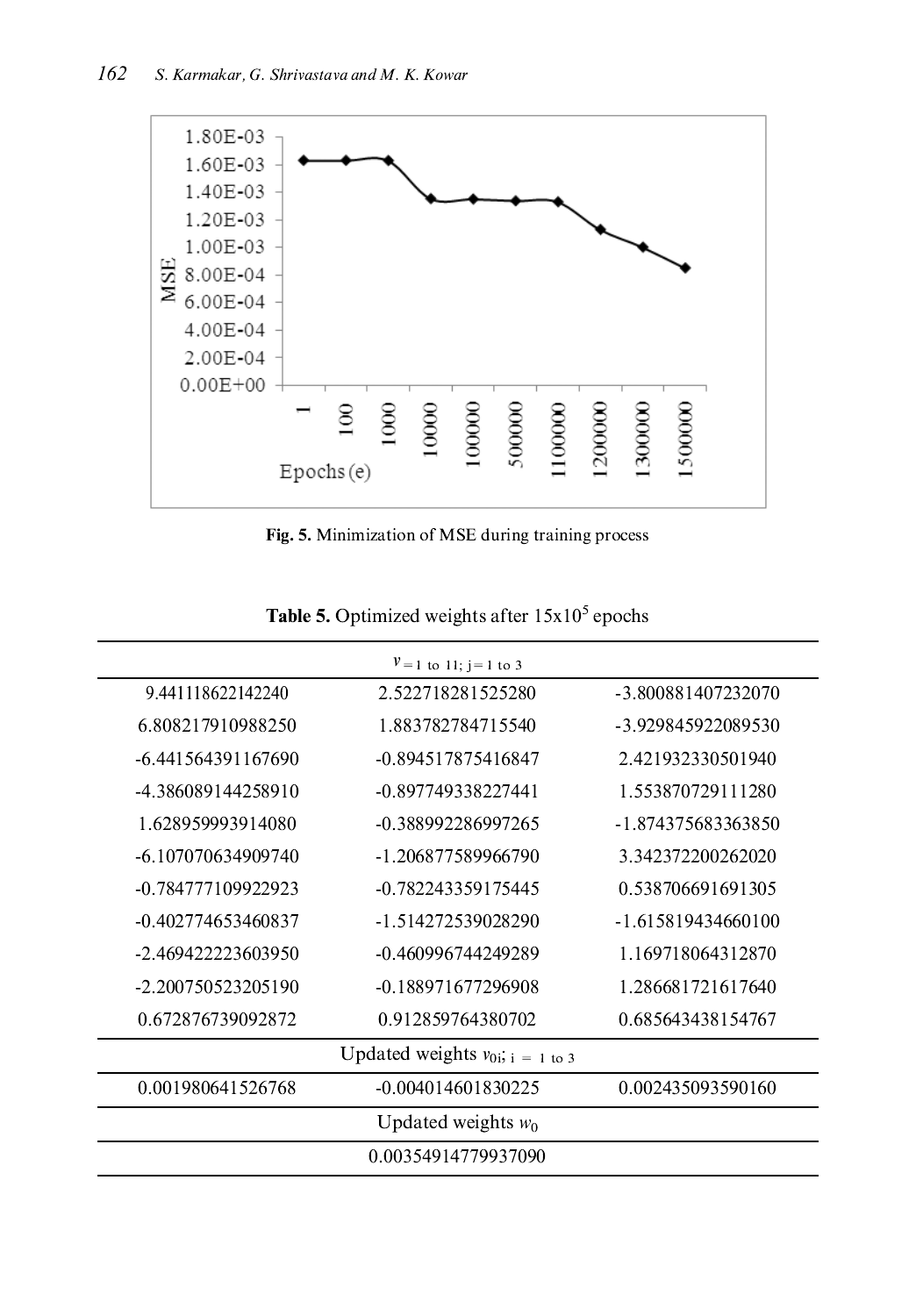## Experiment 4 ( $\alpha = 0.3$ ,  $\mu = 0.9$ , and  $15x10^5$  epochs)

To evaluate and review the impact of variations in  $\alpha$  and against the results of last experiment, the same experimental setup with same data set but with different values of  $\alpha$  and  $\mu$  has been repeated. Here, may cause weight changes to be in a direction that would increase the error. Thus the value of  $\mu = 0.9$  is considered as appropriate value for training the model which will accelerate the convergence but avoid the increase in error. The training started with initial set of weights between 0 and 1 as shown in Table 6, i.e., after  $15x10^5$  epochs the MSE is minimized up to  $4.99180426869658E-04$  marked as M<sub>G</sub> (Global minima) and the optimized weights are shown in Table 7. The training started with initial set of weights between 0 and 1 at point 'P' where MSE = 1.63289262934093E-01. After  $15x10^5$  epochs the MSE reached its lowest point 4.99180426869658E-04 marked as  $M_G$ , the global minima or maximum trained network point as shown in Table 8 and Figure 6. In the previous literatures various authors have clearly mentioned that attaining such point is almost difficult or temporal nervousness. Interestingly, such point has been achieved in the present study. In this experiment MSE is more minimized than that obtained during experiment 3.

|                    | $v_i = 1$ to 11; j = 1 to 3        |                     |
|--------------------|------------------------------------|---------------------|
| 0.280800521373748  | 0.168759763240814                  | 0.044127523899078   |
| 0.472349166870117  | 0.809812307357788                  | 0.855300962924957   |
| 0.119313240051269  | 0.312592983245849                  | 0.731210827827453   |
| 0.923533260822296  | 0.312689185142517                  | 0.295242071151733   |
| 0.313810527324676  | 0.941224575042724                  | 0.792520821094512   |
| 0.007087528705597  | 0.538136720657348                  | 0.904589712619781   |
| 0.512941122055053  | 0.947724163532257                  | 0.393840074539184   |
| 0.071080148220062  | 0.571404635906219                  | 0.451620757579803   |
| 0.040320515632629  | 0.674218833446502                  | 0.487735211849212   |
| 0.353351771831512  | 0.232466399669647                  | 0.005873143672943   |
| 0.984928369522094  | 0.470367133617401                  | 0.641462087631225   |
|                    | Initial weights $v_{0ii} = 1$ to 3 |                     |
| 0.5814671516418457 | 0.5955716967582703                 | 0.21110987663269043 |
|                    | Initial weights $w_{ii} = 1$ to 3  |                     |
| 0.6662726998329163 | 0.20196348428726196                | 0.8917340636253357  |

Table 6. Initial random weights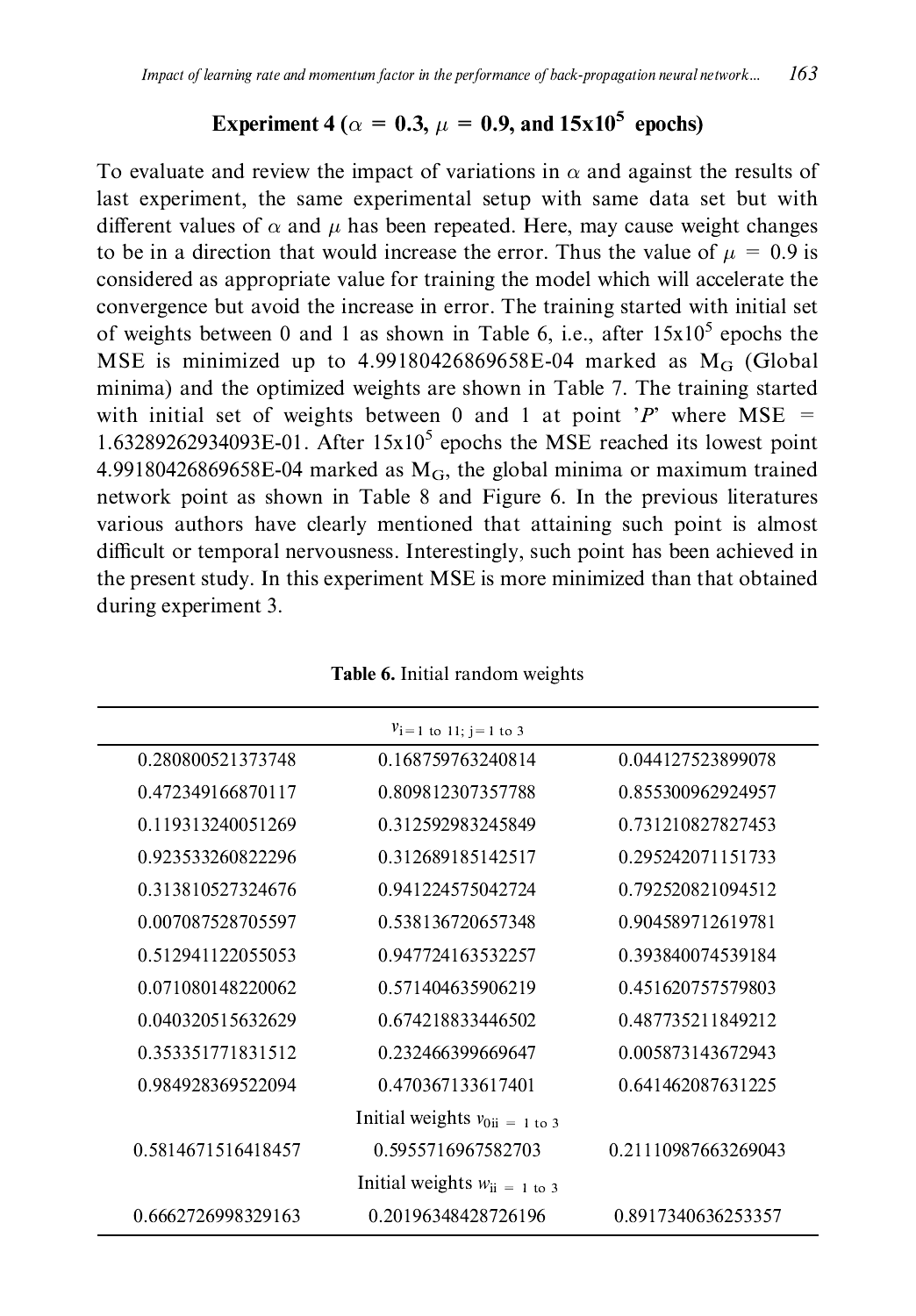| $v_i = 1$ to 11; $i = 1$ to 3 |                                            |                    |  |  |  |
|-------------------------------|--------------------------------------------|--------------------|--|--|--|
| 13.212680441                  | -3.043977842                               | -14.397325147      |  |  |  |
| 12.839138110                  | 6.880667764                                | -3.267866395       |  |  |  |
| -18.220808470                 | -11.208725106                              | -7.818172624       |  |  |  |
| $-1.665566401$                | 3.380170693                                | 9.262771717        |  |  |  |
| 6.007453047                   | 2.824425500                                | $-0.613637485$     |  |  |  |
| -13.113640093                 | -5.893302749                               | 2.576067728        |  |  |  |
| -5.373775965                  | -6.117592000                               | -3.119470042       |  |  |  |
| -4.065856516                  | -5.748926243                               | -5.717660860       |  |  |  |
| 1.752119801                   | 2.226165188                                | 4.205130417        |  |  |  |
| -5.860865432                  | -3.593515579                               | -2.458649507       |  |  |  |
| 9.387518936                   | 14.261855302                               | 20.131087700       |  |  |  |
|                               | Updated weight $v_{0i; i=1 \text{ to } 3}$ |                    |  |  |  |
| 0.0001052014214497            | 0.0001015295532543                         | 0.0000240460520913 |  |  |  |
|                               | Updated $w_0$                              |                    |  |  |  |
|                               | 0.000167955628075041                       |                    |  |  |  |

Table 7. Optimized weights

Table 8. Optimized MSE

| <b>Epoch Count</b> | <b>MSE</b>              |
|--------------------|-------------------------|
| I                  | 1.63289262934093E-01    |
| $10^{2}$           | 1.67082747834919000E-03 |
| $10^3$             | 1.67029292416874000E-03 |
| 10 <sup>4</sup>    | 1.65516581866368000E-03 |
| $10^{5}$           | 1.33629916609829000E-03 |
| $5x10^5$           | 9.15076092085467000E-04 |
| $11x10^5$          | 5.75971925301642000E-04 |
| $12x10^5$          | 5.63477906270142000E-04 |
| $13x10^5$          | 5.43576724081598000E-04 |
| $15x10^5$          | 4.99180426869658E-04    |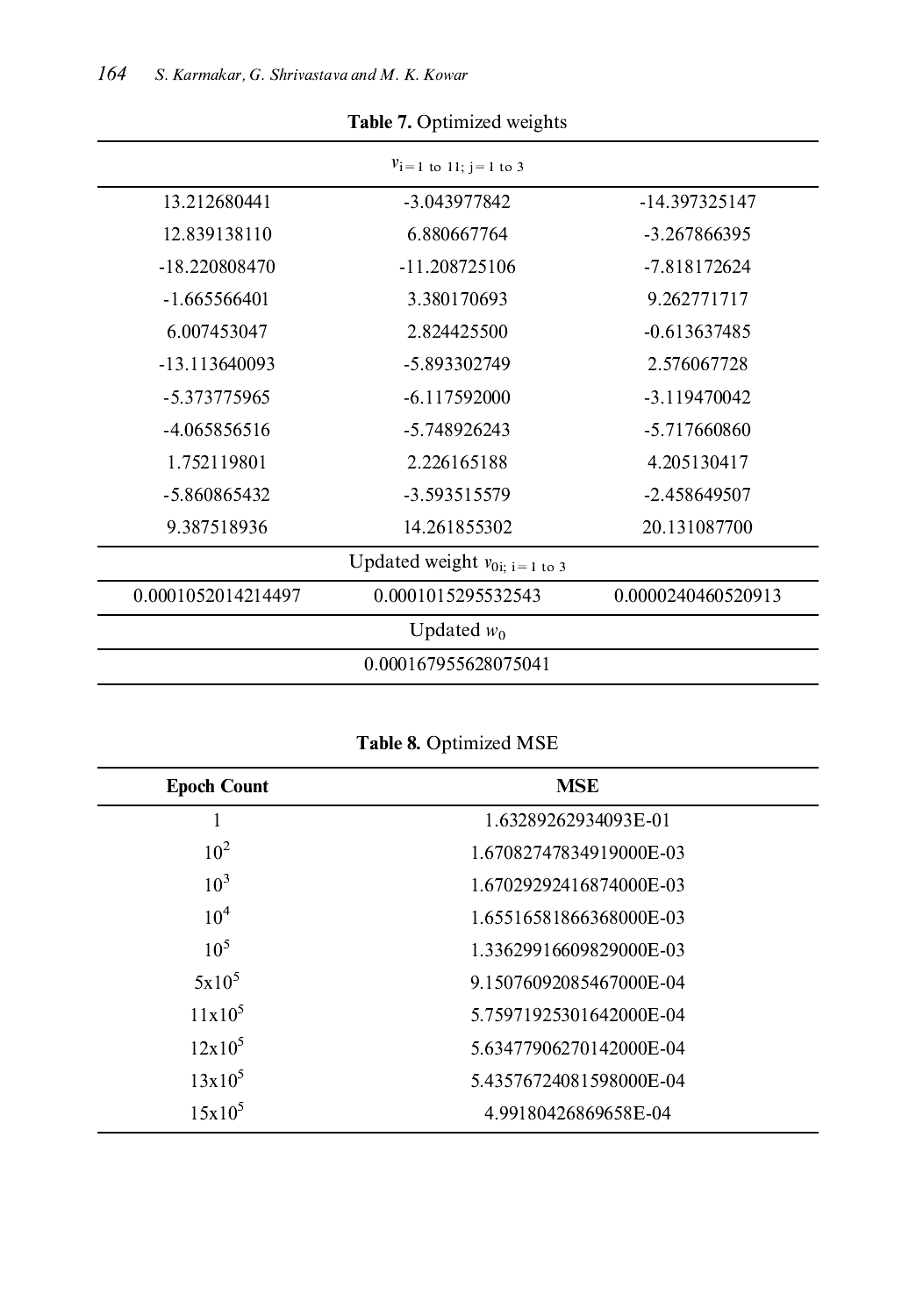

Fig. 6. Minimizing MSE at  $\alpha = 0.3$ ,  $\mu = 0.9$ , and  $15x10^5$  epochs

### **RESULTS AND DISCUSSIONS**

From experiments 3 and 4, it was observed that the minimization of MSE is almost equal up to  $10<sup>3</sup>$  epochs. However, in experiment 3 constant trend of MSE was noted even after  $10^3$  epochs and convergence speed was found to be slow. MSE got further minimized to  $8.47798380689012E-04$  after 15x  $10^5$  epochs. In experiment 4, the MSE was found to decrease gradually after  $10<sup>3</sup>$  epochs and convergence speed was noted to high. Finally the MSE got minimized to 4.99180426869658E-04 after 15x  $10^5$  epochs. It was observed that experimental set up 4 is more efficient in minimizing the MSE, compared to experimental set up 3. In both the experiments the BPN was tested independently through independent data set from 2008 to 2012. The statistical data sets of the training and testing period for both the experiments are provided in Table 9. During the testing period in experiment 3, the MAD (% of mean) is just half of the SD. value of  $CC = 0.7$  indicated that the model was not trained properly. Therefore, poor performance is shown in the testing period. During testing period, it was observed that the MAD (% of mean) is more than the SD indicating that the proposed model cannot be accepted.

On the other hand in experiment 4, during testing period the MAD  $\frac{6}{6}$  of mean) was very less as compare to SD with very high (0.88) value of CC. These indicated that the model got trained properly and clearly defined the internal dynamics by creating a relationship between independent variables  $(x_1, x_2,...,$  $x_{11}$ ) and dependent variable  $(y_k)$ .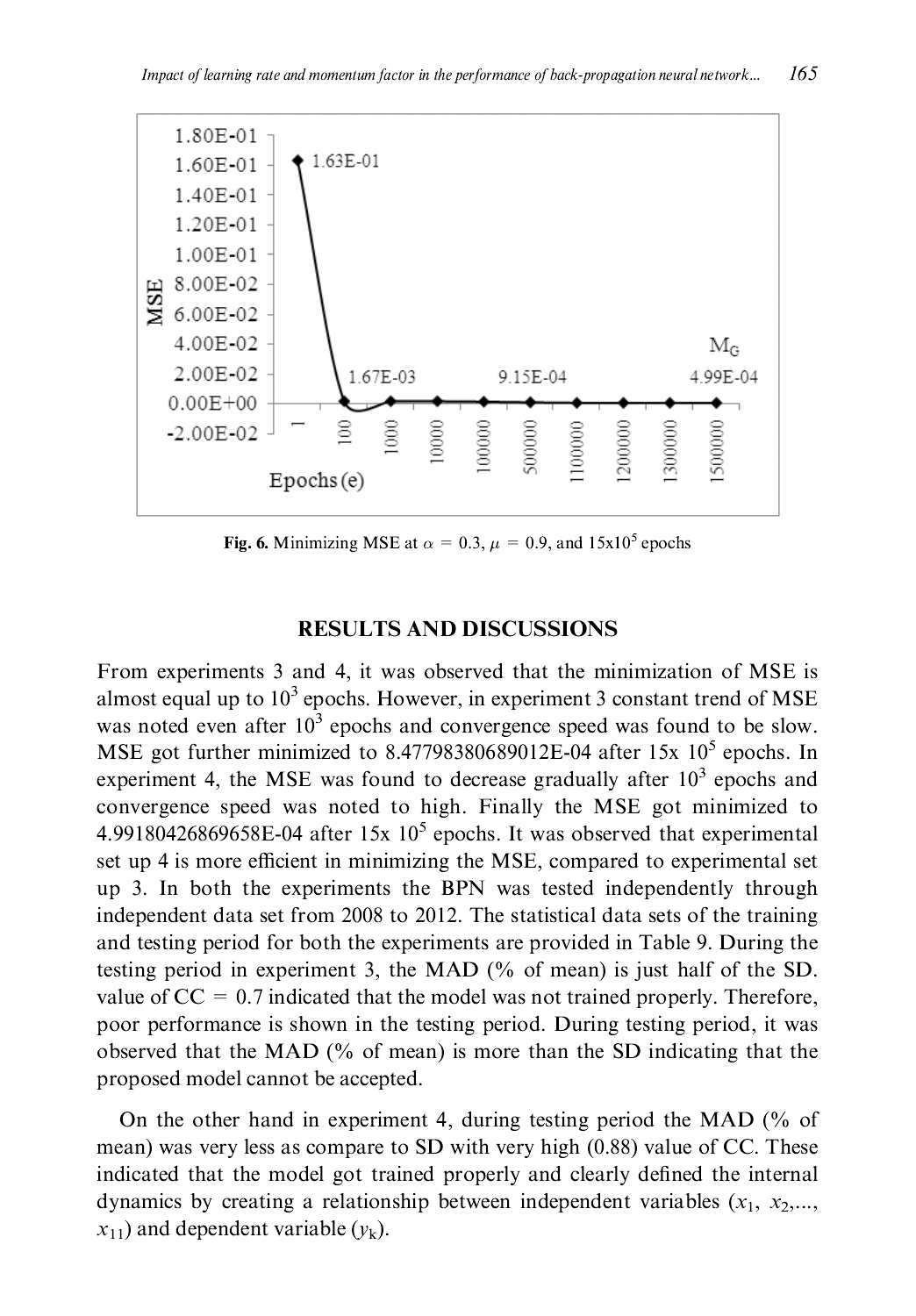|                 |     | <b>Training Period</b> |      |                  | <b>Testing Period</b> |     |  |
|-----------------|-----|------------------------|------|------------------|-----------------------|-----|--|
|                 | SD  | MAD                    | CC   | SD               | MAD                   |     |  |
| Experiment $#3$ | 7.3 | 4.18                   | 0.7  | 10.1             | 11.4                  | 0.9 |  |
| Experiment $#4$ |     | 2.841                  | 0.88 | $\overline{0.1}$ |                       |     |  |

Table 9. Performance of the BPN during Training and Testing Period in experiment 3 and 4

Experiment 4 is most appropriate since during the testing period of this experiment, MAD  $\left(\frac{9}{6}\right)$  of mean) was much less than SD as evident from above Table 9. From the present study, it is thus concluded from the results obtained that in identification of the internal dynamics of a chaotic series (rainfall data time series for the present study), the following parameters are most appropriate in designing a BPN Model:

| (1) Number of input vector $(n)$   |                           | : 11         |
|------------------------------------|---------------------------|--------------|
| (2) Number of layer $(m_l)$        | $\ddot{\phantom{a}}$      | 03           |
| (3) Number of hidden layer $(m_2)$ | $\mathcal{L}$             | 01           |
| (4) Number of hidden neurons $(p)$ | $\mathbb{R}^{\mathbb{Z}}$ | 03           |
| (5) Number of output neuron $(y)$  | $\mathcal{L}$             | 01           |
| (6) Optimum value of ' $\alpha$ '  | ÷.                        | 0.3          |
| (7) Optimum value of ' $\mu$ '     | ÷.                        | 0.9          |
| (8) Transfer function $f(x)$       | $\mathbb{Z}^{\mathbb{Z}}$ | Sigmoid axon |
| (9) Number of epochs (e)           |                           | $: 15x10^5$  |

Performance of the BPN model during training and testing period by the experiment 3 and 4 is shown in Table 10 and 11 respectively. Although experiment 3 wherein  $\alpha = 0.3$  and  $\mu = 0.2$  cannot be accepted because it is not trained properly and also 'H' is false since observed MAD  $\left(\% \right)$  of mean) is found to be on the higher side. Hence it is concluded that the proposed BPN model is improper during training as well as testing period. On the other hand, the proposed BPN used in experiment 4 with  $\alpha = 0.3$  and  $\mu = 0.9$  is found to be appropriate since the value of MAD  $\frac{0}{0}$  of mean) is observed low whereas, the value of CC is high. This reiterates that the acceptance of the hypothesis 'H' is true.

Verification for the current year 2012 is also given in the Table 12 for both the experiments. It is found that, experiment 3 is completely impractical. It produced very high deviation between actual and predicted value i.e., 1146.4 mm. However, experiment 4 with  $\alpha = 0.3$  and  $\mu = 0.9$  predicted accurately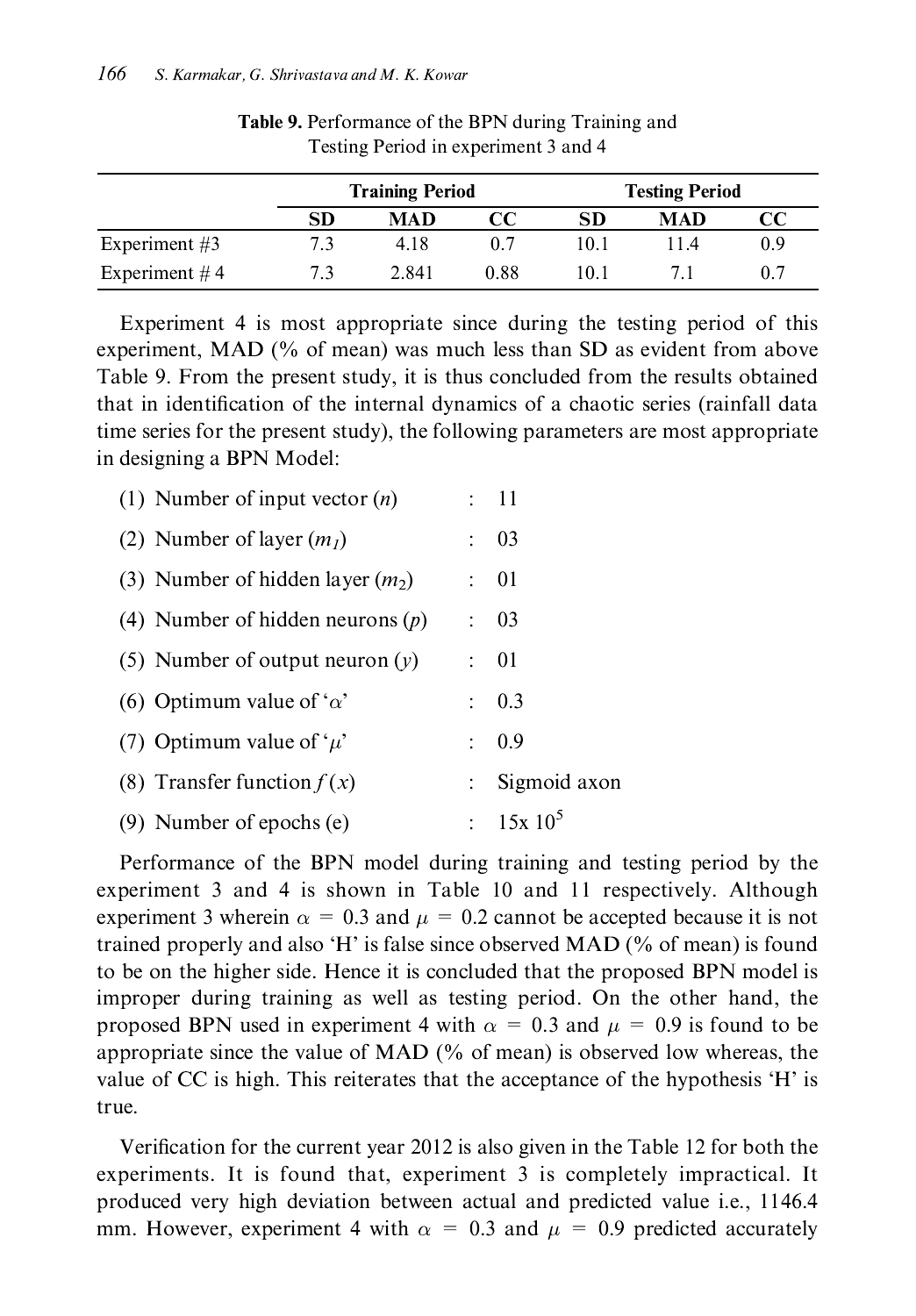with a nominal deviation (32.9 mm.). Thus, it is clear that the impact of ' $\alpha$ ' and  $\mu$  is vital during the design of BPN model especially for the prediction of chaotic motion. Any slight change on the value of ' $\alpha$ ' and " may collapse the BPN model as observed during the experiments performed. The graphical representation of performance of the BPN during training, testing and verification in both the experiments is presented in Figure 7 and 8 respectively. It is seen from Figure 7 that the deviation between actual and predicted value is very high as predicted. However, Figure 8 has properly explained the internal dynamics during the training and testing period.

|      |               | <b>Experiment 3</b><br>$\alpha = 0.3$ and $\mu = 0.2$ |                 | <b>Experiment 4</b><br>$\alpha = 0.3$ and $\mu = 0.9$ |                 |
|------|---------------|-------------------------------------------------------|-----------------|-------------------------------------------------------|-----------------|
|      |               |                                                       | <b>Absolute</b> |                                                       | <b>Absolute</b> |
|      | <b>Actual</b> | Predicted                                             | deviation       | Predicted                                             | deviation       |
| Year | data (in mm.) | data (in mm.)                                         | (in mm.)        | data (in mm.)                                         | (in mm.)        |
| 1962 | 952.3         | 1204.0                                                | 251.7           | 928.3                                                 | 24              |
| 1963 | 1089.6        | 1136.6                                                | 47              | 1105.7                                                | 16.1            |
| 1964 | 1523.4        | 1129.6                                                | 393.8           | 1253.0                                                | 270.4           |
| 1965 | 1226.0        | 1257.1                                                | 31.1            | 1449.5                                                | 223.5           |
| 1966 | 815.4         | 1061.8                                                | 246.4           | 863.7                                                 | 48.3            |
| 1967 | 1081.4        | 1070.8                                                | 10.6            | 1127.2                                                | 45.8            |
| 1968 | 914.8         | 1098.0                                                | 183.2           | 1039.6                                                | 124.8           |
| 1969 | 1193.3        | 972.7                                                 | 220.6           | 1206.2                                                | 12.9            |
| 1970 | 906.0         | 821.1                                                 | 84.9            | 827.1                                                 | 78.9            |
| 1971 | 1773.5        | 1254.9                                                | 518.6           | 1751.2                                                | 22.3            |
| 1972 | 1188.6        | 1146.5                                                | 42.1            | 1267.9                                                | 79.3            |
| 1973 | 1153.4        | 942.0                                                 | 211.4           | 1213.8                                                | 60.4            |
| 1974 | 919.4         | 1782.1                                                | 862.7           | 988.4                                                 | 69              |
| 1975 | 1534.6        | 1386.6                                                | 148             | 1592.5                                                | 57.9            |
| 1976 | 1604.3        | 1151.8                                                | 452.5           | 1416.5                                                | 187.8           |
| 1977 | 1674.0        | 989.6                                                 | 684.4           | 1590.4                                                | 83.6            |
| 1978 | 1103.4        | 1461.8                                                | 358.4           | 1353.7                                                | 250.3           |
| 1979 | 1020.1        | 1371.5                                                | 351.4           | 1111.1                                                | 91              |
| 1980 | 936.9         | 1590.3                                                | 653.4           | 951.5                                                 | 14.6            |
| 1981 | 1106.9        | 1171.2                                                | 64.3            | 1221.2                                                | 114.3           |
| 1982 | 1303.2        | 1233.5                                                | 69.7            | 1329.4                                                | 26.2            |
| 1983 | 1254.8        | 1313.6                                                | 58.8            | 975.6                                                 | 279.2           |
| 1984 | 1184.4        | 1085.3                                                | 99.1            | 1085.0                                                | 99.4            |

Table 10. Performance during training period (1962-2007)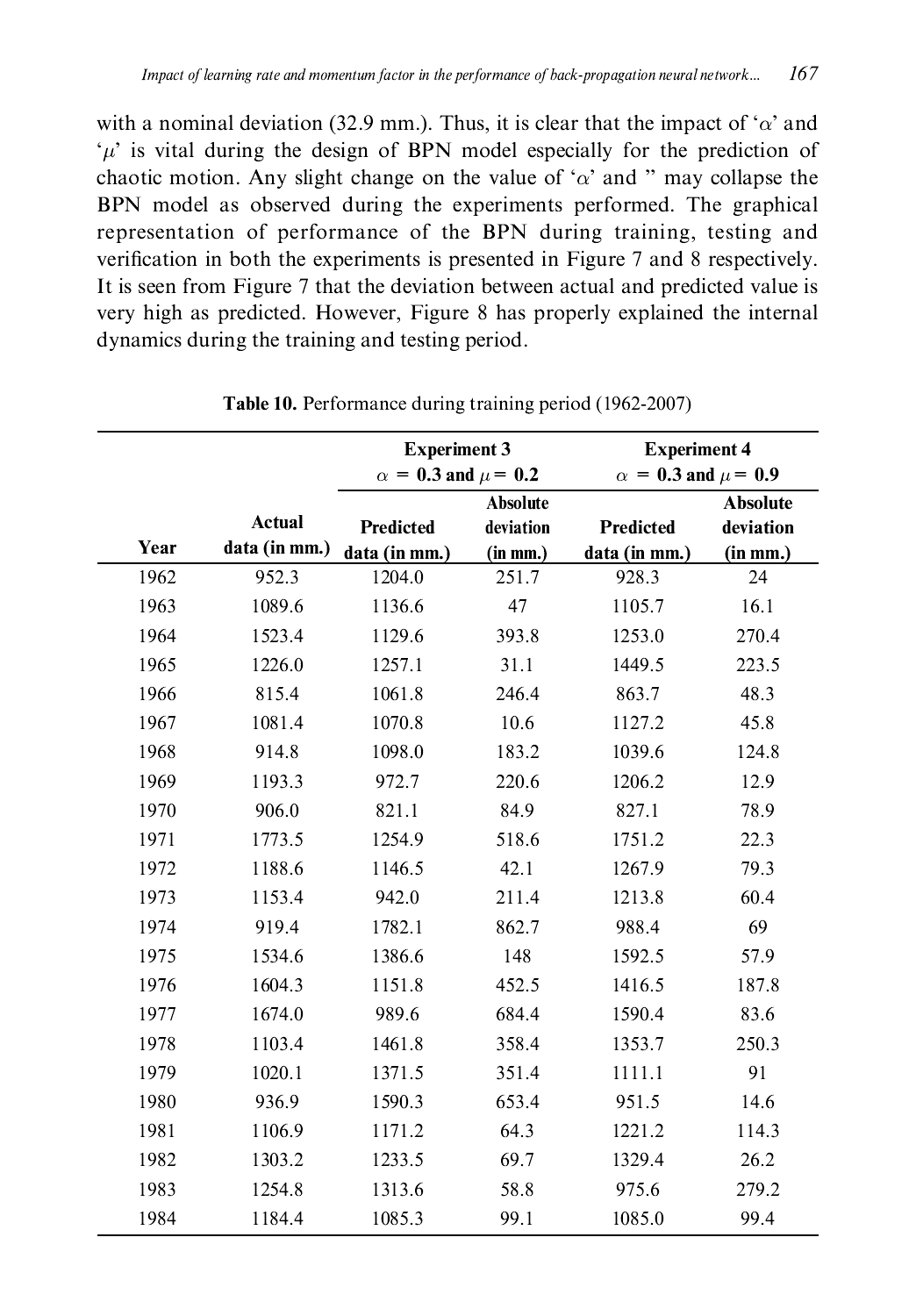|      |                                | <b>Experiment 3</b><br>$\alpha = 0.3$ and $\mu = 0.2$ |                                          | <b>Experiment 4</b><br>$\alpha = 0.3$ and $\mu = 0.9$ |                                           |
|------|--------------------------------|-------------------------------------------------------|------------------------------------------|-------------------------------------------------------|-------------------------------------------|
| Year | <b>Actual</b><br>data (in mm.) | Predicted<br>data (in mm.)                            | <b>Absolute</b><br>deviation<br>(in mm.) | Predicted<br>data (in mm.)                            | <b>Absolute</b><br>deviation<br>(in m m.) |
| 1985 | 1231.7                         | 1443.3                                                | 211.6                                    | 1018.4                                                | 213.3                                     |
| 1986 | 1257.8                         | 1077.1                                                | 180.7                                    | 1187.5                                                | 70.3                                      |
| 1987 | 1540.0                         | 1128.3                                                | 411.7                                    | 1621.6                                                | 81.6                                      |
| 1991 | 1645.6                         | 894.7                                                 | 750.9                                    | 1334.2                                                | 311.4                                     |
| 1992 | 1190.7                         | 950.6                                                 | 240.1                                    | 1401.2                                                | 210.5                                     |
| 1993 | 1236.6                         | 1624.9                                                | 388.3                                    | 1219.9                                                | 16.7                                      |
| 1994 | 2092.8                         | 1331.2                                                | 761.6                                    | 1498.5                                                | 594.3                                     |
| 1995 | 1146.7                         | 1226.4                                                | 79.7                                     | 1095.5                                                | 51.2                                      |
| 1996 | 1619.7                         | 1435.0                                                | 184.7                                    | 1514.9                                                | 104.8                                     |
| 1997 | 1139.4                         | 1391.9                                                | 252.5                                    | 1250.8                                                | 111.4                                     |
| 1998 | 1049.3                         | 1168.5                                                | 119.2                                    | 1048.7                                                | 0.6                                       |
| 1999 | 1229.5                         | 1223.9                                                | 5.6                                      | 1582.1                                                | 352.6                                     |
| 2000 | 1236.0                         | 1230.9                                                | 5.1                                      | 1218.0                                                | 18                                        |
| 2001 | 1820.5                         | 1137.9                                                | 682.6                                    | 1787.9                                                | 32.6                                      |
| 2002 | 1086.0                         | 1319.7                                                | 233.7                                    | 1078.1                                                | 7.9                                       |
| 2003 | 1240.6                         | 1091.0                                                | 149.6                                    | 1106.6                                                | 134                                       |
| 2004 | 858.4                          | 1584.7                                                | 726.3                                    | 803.8                                                 | 54.6                                      |
| 2005 | 952.7                          | 1003.2                                                | 50.5                                     | 872.8                                                 | 79.9                                      |
| 2006 | 1066.3                         | 1041.0                                                | 25.3                                     | 1010.6                                                | 55.7                                      |
| 2007 | 1046.8                         | 968.2                                                 | 78.6                                     | 945.8                                                 | 101                                       |

Cont. Table 10. Performance during training period (1962-2007)

Table 11. Performance during testing period (2008 - 2011)

|         |                         | <b>Experiment 3</b><br>$\alpha = 0.3$ and $\mu = 0.2$ |                                               | <b>Experiment 4</b><br>$\alpha = 0.3$ and $\mu = 0.9$ |                                          |
|---------|-------------------------|-------------------------------------------------------|-----------------------------------------------|-------------------------------------------------------|------------------------------------------|
| Year    | Actual<br>data (in mm.) | <b>Predicted</b><br>data (in mm.)                     | <b>Absolute</b><br>deviation<br>$(in \, mm.)$ | <b>Predicted</b><br>data (in mm.)                     | <b>Absolute</b><br>deviation<br>(in mm.) |
| 2008    | 1358.4                  | 1142.7                                                | 215.7                                         | 1139.2                                                | 219.2                                    |
| *2009   | 603.2                   | 1211.0                                                | 607.8                                         | 1271.1                                                | 667.9                                    |
| $*2010$ | 649.7                   | 1177.3                                                | 527.6                                         | 1345.6                                                | 695.9                                    |
| 2011    | 1445.5                  | 1087.4                                                | 358.1                                         | 1412.0                                                | 33.5                                     |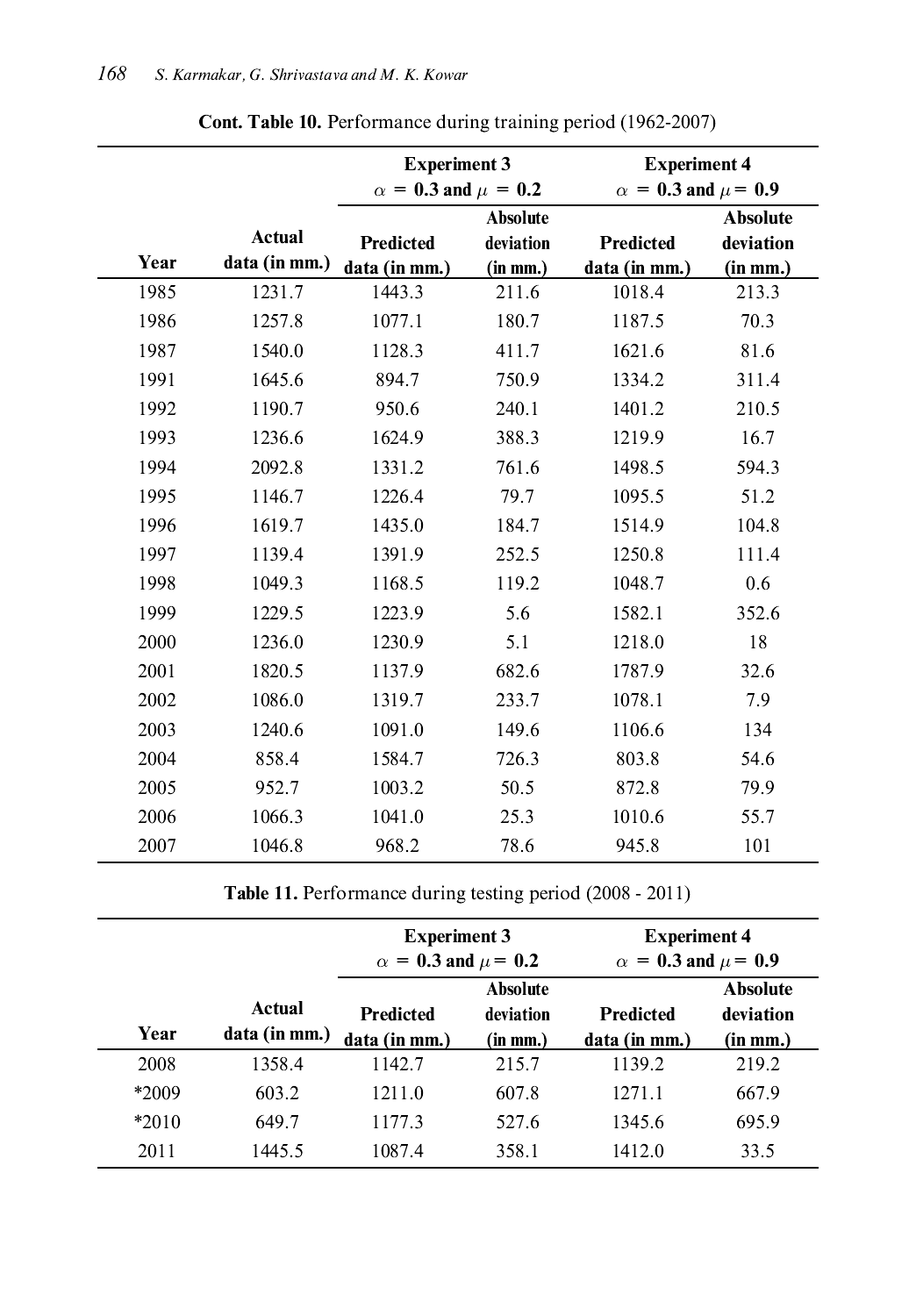|      |                         | <b>Experiment 3</b><br>$\alpha = 0.3$ and $\mu = 0.2$ |                                          | <b>Experiment 4</b><br>$\alpha = 0.3$ and $\mu = 0.9$ |                                          |
|------|-------------------------|-------------------------------------------------------|------------------------------------------|-------------------------------------------------------|------------------------------------------|
| Year | Actual data<br>(in mm.) | <b>Predicted</b><br>data (in mm.)                     | <b>Absolute</b><br>deviation (in<br>mm.) | <b>Predicted</b><br>data (in m.)                      | <b>Absolute</b><br>deviation (in<br>mm.) |
| 2012 | 1181.8                  | 2328.2                                                | 11464                                    | 1148.9                                                | 32.9                                     |

Table 12. Verification of BPN for 2012



Fig. 7. Performance of the BPN in experiment 3 ( $\alpha = 0.3$  and  $\mu = 0.2$ )



Fig. 8. Performance of the BPN model in experiment 4 ( $\alpha = 0.3$  and  $\mu = 0.9$ )

### **CONCLUSIONS**

Previous researchers in the field of study of the present work during 1986 - 2012 concluded that the identification of internal dynamics of chaotic motion and its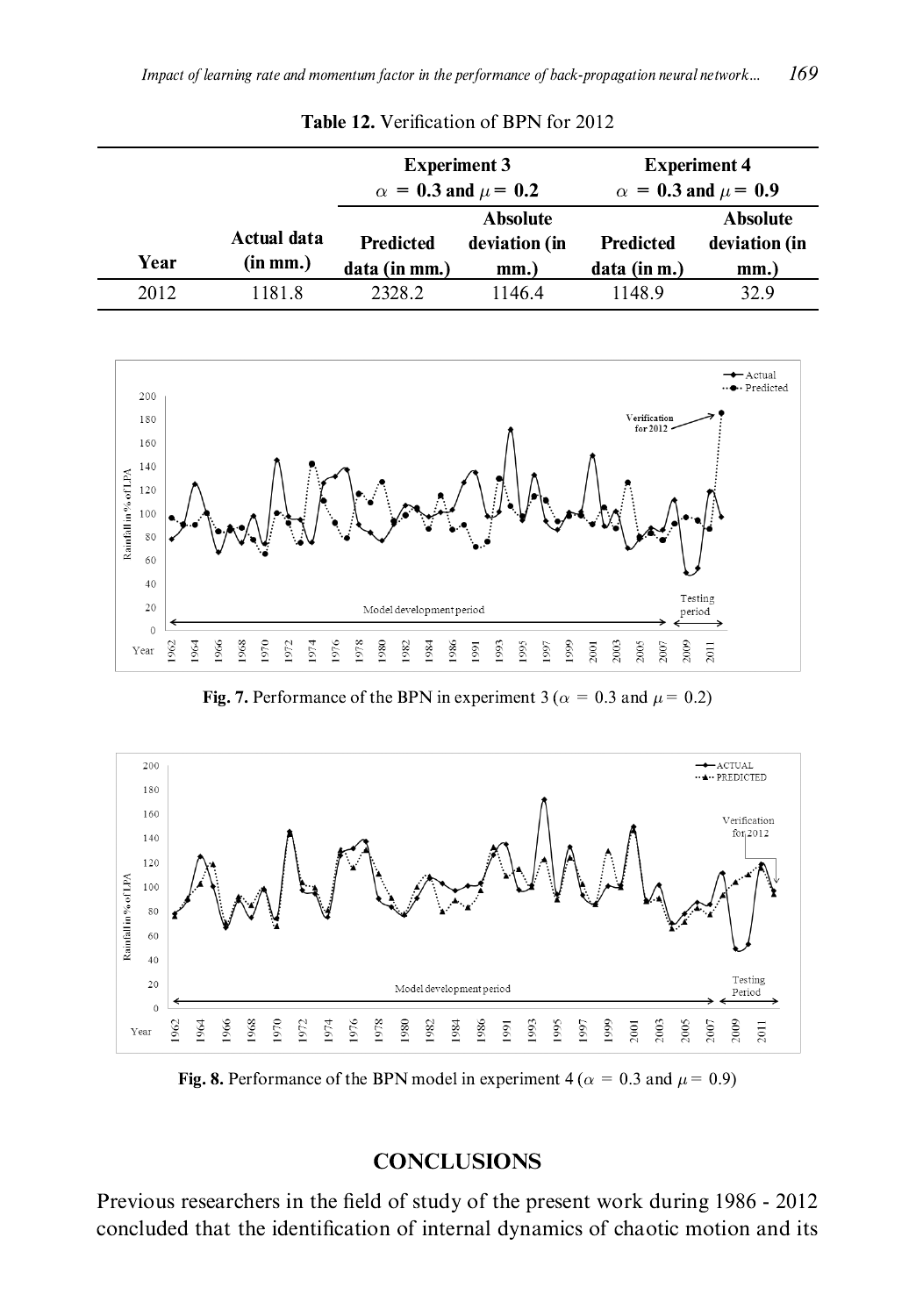prediction for future is extremely difficult. Though BPN has sufficient skills to overcome such shortcomings, but a proper selection of appropriate parameters is of utmost importance and a challenging task. These parameters can be optimized by the theory except ' $\alpha$ ' and ' $\mu$ '. These two parameters have unusual effects on the performance of BPN model. The impact of variability of these two parameters has identified and observed following three vital facts:

- (1)  $\alpha = 0.3$  is found optimum. It is neither high nor low (0.2  $\lt \alpha \lt 0.9$ ). The theory states that high  $\alpha$  leads to rapid learning, but the weights may oscillate. The lower rate leads to slower learning process.
- (2)  $\mu$  is to accelerate the convergence of error algorithm during the training period. As  $\alpha$  = 0.3 and  $\mu$  = 0.2, the BPN has shown high level of convergence of error in limited number of epochs 'e'. However, performance of the BPN is found exceptionally unfortunate with such values of  $\alpha$  and  $\mu$ .
- (3). With  $\alpha = 0.3$  and  $\mu = 0.9$ , the BPN is trained properly and also found efficient enough.

Particularly for this problem  $\alpha = 0.3$  and  $\mu = 0.9$  is found optimum and these values have produced exceptional performance  $(SD = 7.3; MAD = 2.841;$  $CC = 0.88$ ) with a high level of convergence of error (MSE = 4.99180426869658E-04) during the training process. However, it is noted that their values may diverge for other problems. Thus, identification of impact of ' $\alpha$ ' and ' $\mu$ ' is extremely vital and therefore their optimum values must be chosen carefully through experiments only. Finally, it can be concluded that the BPN model can be applied to forecast chaotic motion through deterministic process. However, required superiority to select its parameters like  $v_{ii}$ s,  $w_{ii}$ s,  $v_0$ ,  $w_0$ ,  $m_1$ ,  $m_2$ ,  $n$ ,  $p$ ,  $f(x)$ , e,  $y_k$ ,  $\alpha$ , and  $\mu$  is vital. In the present study, the optimum value of these parameters, especially for this problem is:

$$
m_1 = 3, m_2 = 1, n = 11, p = 3, f(x) = \frac{1}{1 + e^{-+n}}, e = 15 \times 10^5, y_k = 1, \alpha = 0.3
$$
 and  $\mu = 0.9$ .

However, it may change with type of data series and chaos present in the series. Thus a careful experimentation to optimize the values of the parameters is highly suggested.

#### **REFERENCES**

Basu, S. & Andharia, H. I. 1992. The Chaotic time series of Indian Monsoon rainfall and its prediction, Proceedings of the Indian Academy of Science 101: 27-34.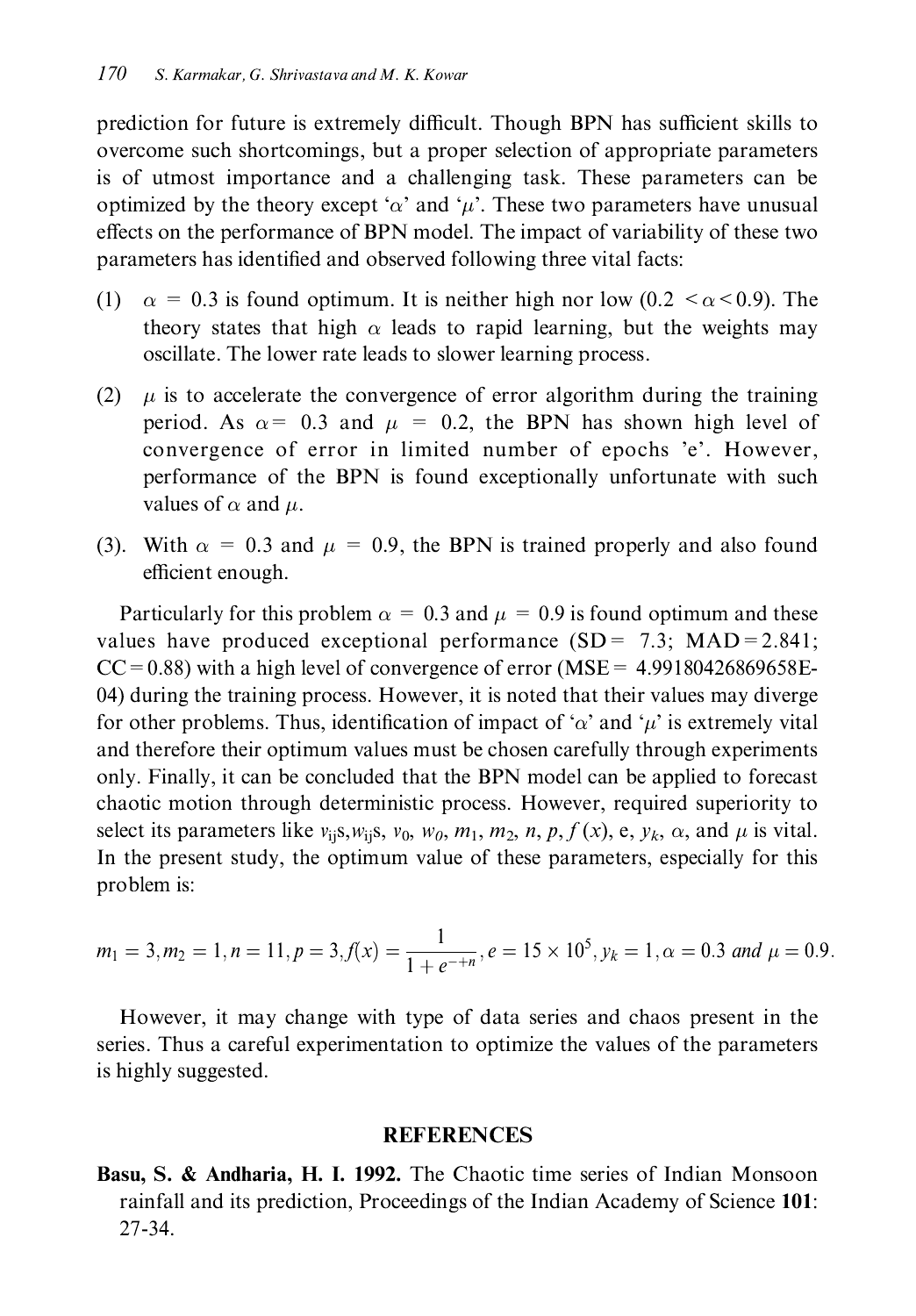- Chih-Hong, K., Chun-Fei, H. & Hon-Son, D. 2011. Design of an adaptive selforganizing fuzzy neural network controller for uncertain nonlinear chaotic systems. Neural Computing and Applications 21: 1243-1253.
- Enireddy, V., Varma, K.V.S.R.P., Sankara Rao, P. & Satapati, R. 2010. Prediction of rainfall using backpropagation neural network model. International Journal on Computer Science and Engineering 2: 1119-1121.
- Guhathakurta, P. 1998. A hybrid neural network model for long range prediction of all india summer monsoon rainfall. Proceedings of WMO international workshop on dynamical extended range forecasting, Toulouse, France.
- Guhathakurta, P., Rajeevan, M. & Thapliyal, V. 1999. Long Range Forecasting Indian Summer Monsoon Rainfall by Hybrid Principal Component Neural Network Model. Meteorology and Atmospheric Physics 71: 255-266.
- Guhathakurta, P. 2000. New models for long range forecasts of summer monsoon rainfall over north west and peninsular India. Meteorology and Atmospheric Physics 73: 211-255.
- **Guhathakurta, P. 2006.** Long-Range Monsoon Rainfall Prediction of 2005 for the Districts and Sub-Division Kerala with Artificial Neural Network. Current Science 90: 773-779.
- Karmakar, S., Kowar, M. K. & Guhathakurta, P. 2009. Artificial neural network skeleton in deterministic forecast to recognize pattern of TMRF Ambikapur District, CSVTU Research Journal 2: 41-45.
- Karmakar, S., Kowar, M. K. & Guhathakurta, P. 2012. Application of neural network in long range weather forecasting: In the context of smaller geographical region (i.e.Chhattisgarh State, India). Lambert Academic Publishing, Germany. pp. 57-87.
- Kowar, M. K., Karmakar, S. & Guhathakurta, P. 2013. Development of backpropagation neural network for prediction of chaotic data time series. Logos Verlag Berlin, Germany.
- Krishnamurthy, V. & Kinter, J. L. 2003. The Indian monsoon and its relation to global climate variability. Global Climate - Current Research and Uncertainties in the Climate System (eds Rodo, X. and Comin, F. A.). pp. 186-236.
- Krishnamurthy, V. & Kirtman, B. P. 2003. Variability of the Indian Ocean: Relation to Monsoon and ENSO. Quarterly Journal of the Royal Meteorological Society 129: 1623-1646.
- Kumar, S. 2007. Neural network computer engineering series. The McGraw-Hill, New Delhi, pp. 104-152.
- Lorenz, E. 1996. The essence of chaos. University of Washington Press.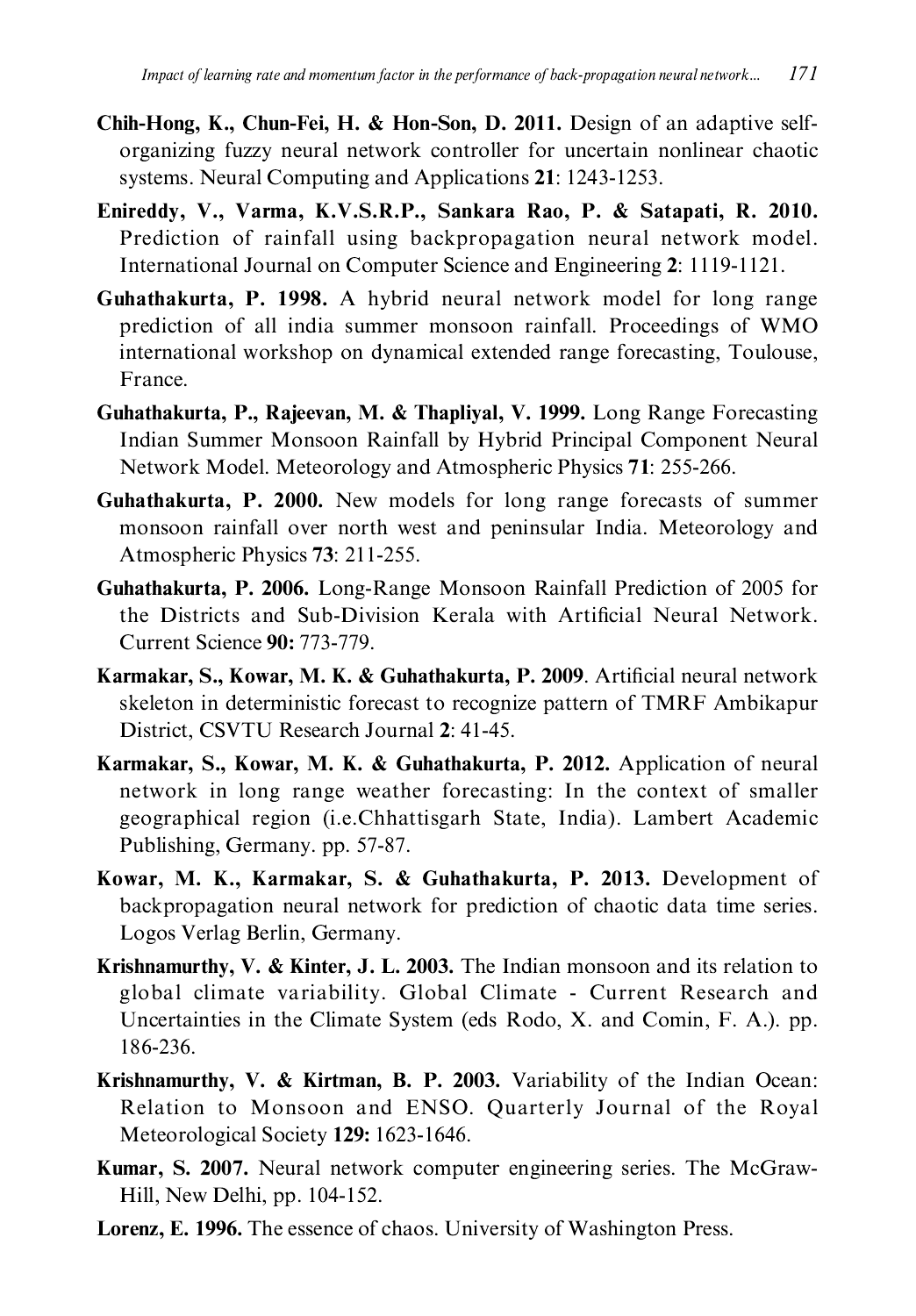- **Lorenz, E. 1972.** Predictability: Does the flap of a butterfly's wings in Brazil set off a Tornado in Texas. American Association for the Advancement of Science, Washington D.C.
- **Mohammed, A. 2010.** Chaotic time series prediction using wavelet neural network. Journal of Artificial Intelligence 1:73-80.
- **Patil, C. Y. & Ghatol, A. A. 2010.** Rainfall forecasting using local parameters over a meteorological station: An Artificial Neural Network Approach. Journal of Engineering Research and Industrial Applications 3: 341-356.
- Phillip, H. S. 2003. DTREG Predictive modeling software, available online on http://www.dtreg.com. pp. 175-181.
- Rajeevan, M. 2001. Prediction of Indian summer monsoon: Status, problems and prospects. Current Science 81: 1451-1457.
- Rajeevan, M., Pai, D. S., Dikshit, S. K. & Kelkar, R. R. 2004. IMD's new operational models for long-range forecast of southwest monsoon rainfall over India and Their verification for 2003. Current Science 86: 422-431.
- Rumelhart, D., Hinton, G. E. & Williams, R. J. 1986. Learning internal representation by error propagation. r j parallel distributed processing: Exploration in the Microstructure of Cognition, MIT Press, Cambridge. pp. 318-362
- Sahai, A. K., Grimm, A. M., Satyan. V. & Pant, G. B. 2002. Prospects of prediction of indian summer monsoon rainfall using global sst anomalies. IITM Research Report No. RR-093.
- Sawaitul, S.D., Wagh, K. P. & Chatur, P. N. 2012. Classification and prediction of future weather by using back propagation algorithm-an approach, International Journal of Emerging Technology and Advanced Engineering 2:  $111 - 115.$
- Sivanandam, S. N., Sumathi, S. & Deepa, S. N. 2006. Introduction to neural networks using MATLAB 6.0. The McGraw Hill Companies, Delhi. pp. 189-192
- Thapliyal, V. & Kulshrestha, S. M. 1992. Recent models for long range forecasting of southwest monsoon rainfall over India. Mausam 43: 239-248.
- **Thaplival, V. 1997.** Preliminary and final long range forecasts for seasonal monsoon rainfall over India. Journal of Arid Environment 36: 385-403.
- **Thapliyal, V. & Rajeevan, M. 2003.** Updated operational models for long-range forecasts of Indian summer monsoon rainfall. Mausam 54: 495-504.

**Submitted:**  $02/05/2013$ **Revised** :  $07/01/2014$ Accepted : 12/01/2014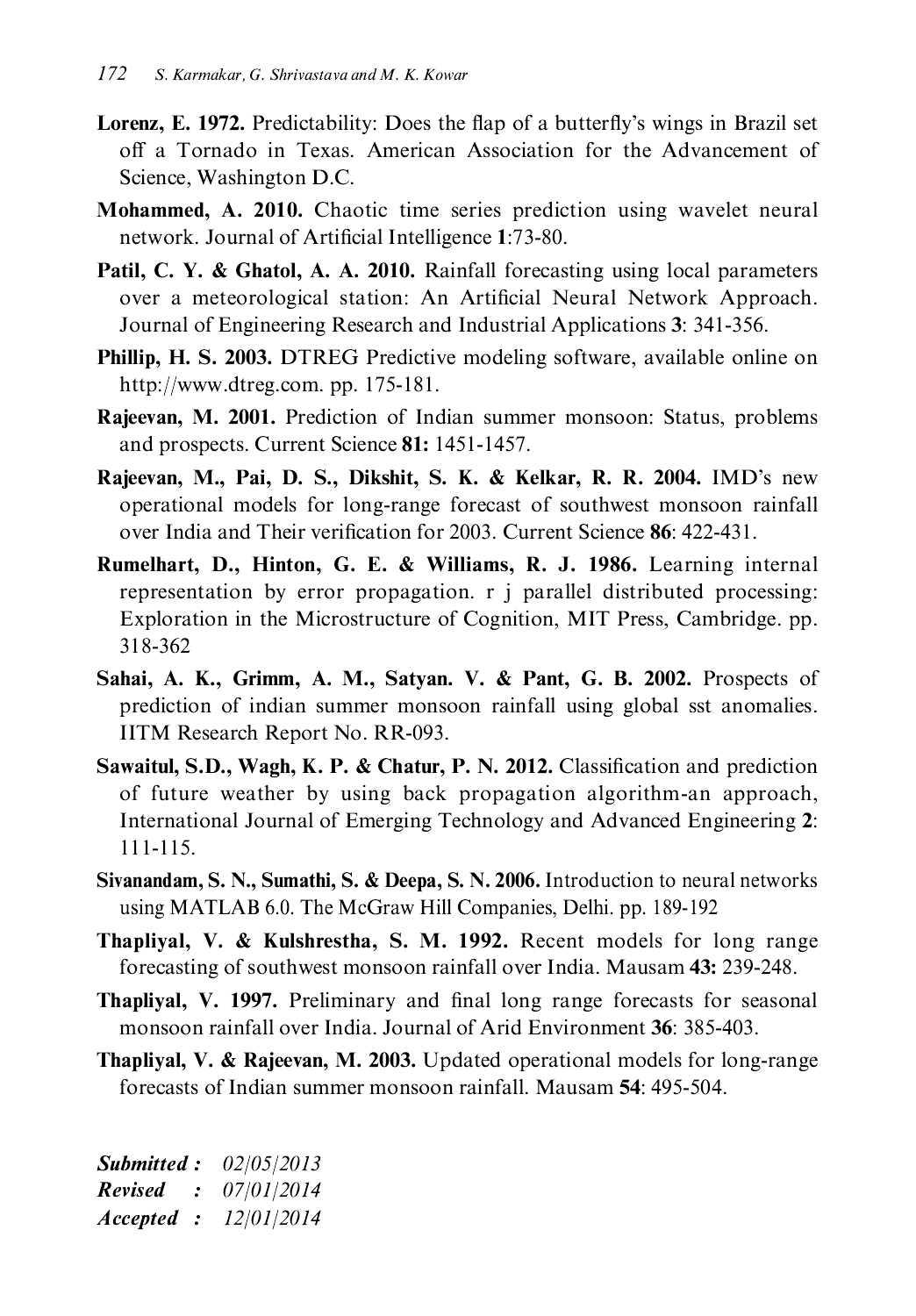تأثير نسبة التعلم وعامل الزخم على أداء الشبكات العصبية ذات الانتشار الخلفي في التعرف على الديناميكا الداخلية للحركة الفوضوية

\*س . کارماکار، \*\* ج . شریفاستافا، \*\*\* م . کووار معهد بيهيلاي للتكنولوجيا - بيت بيهيلايـ الهند جامعة الدكتور س. ف. رامان – بيهيلاسبور – الهند

#### خلاصة

يعد استغلال الشبكات العصبية ذات الانتشار الخلفي في تحديد الديناميكا الداخلية للحركة الفوضوية مناسب. ولكن اثناء تدريب الشبكة باستخدام لوغارثمروملهارت، وجد ان ارتفاع نسبة التعلم (a) يزيد من سرعة التعلم مع تفاوت الاوزان، بينما انخفاض a يقلل من سرعة التعلم وفق معادلة تحديث الوزن  $\Delta V_{jk} = \alpha \delta_j x_i$  الغرض الرئيسي من عامل الزخم (μ) هوتسريع التقارب بين الخطأ أثناء عملية التدريب وفقا  $W_{jk}(t+1) = W_{jk}(t) + \alpha \delta_k z_j + \mu \{W_{jk}(t) - W_{jk}(t-1)\}$  والـمـعـادلـة sigmoid النقل تطبيق النقل  $V_{jk}(t+1) = V_{jk}(t) + \alpha \delta_k z_j + \mu \{ V_{jk}(t) - V_{jk}(t-1) \}$ هو  $f(x)=\frac{1}{1+e^{-6x+n}}$  وتبقى عملية تحديد القيم المناسبة لـ "a" و "a" أثناء عملية التدريب من أصعب المهام التجريبية.ولتحديد أفضل القيم لـ"a" و "µ" تم أولا تدريب الشبكة على  $10^3$  من العهود تحت قيم مختلفة لـ "a" في الفترة المفتوحة وجد أن قيم تقارب الأوزان الأولية والتقليل من الخطأ  $\alpha=0.3$  عند 0.3  $\mu=1>\alpha>0$ (مربع متوسط الخطأ) تكون مثالية. بعد ذلك لإيجاد القيمة المناسبة لـ "µ"،تم تدريب الشبكة مع إبقاء 0.3  $\alpha=0.3$  (ثابت) وتغيير قيم " $\mu$ " في الفترة المفتوحة ل 103 من العهود. لوحظ أنالقيمة المثالية هي 0.9 = . عند هذه القيم  $\mu = 0.9$ المناسبة لـ "a" و "µ" تم تدريب الشبكة بنجاح والتدرج بالقيمة الدنيا المحلية لـمربع متوسط الخطأ 03 - £1.67029292416874 عند 103 من العهود إلى القيمة الدنيا الشاملة وهي 4.99180426869658*E* – 04 عند 15 × 10<sup>5</sup> من العهود . ، وقد قدمت الشبكة أداءاً مميزاً عند القيمة الدنيا الشاملة في تحديد الديناميكا الداخلية للحركة الفوضوية وفي